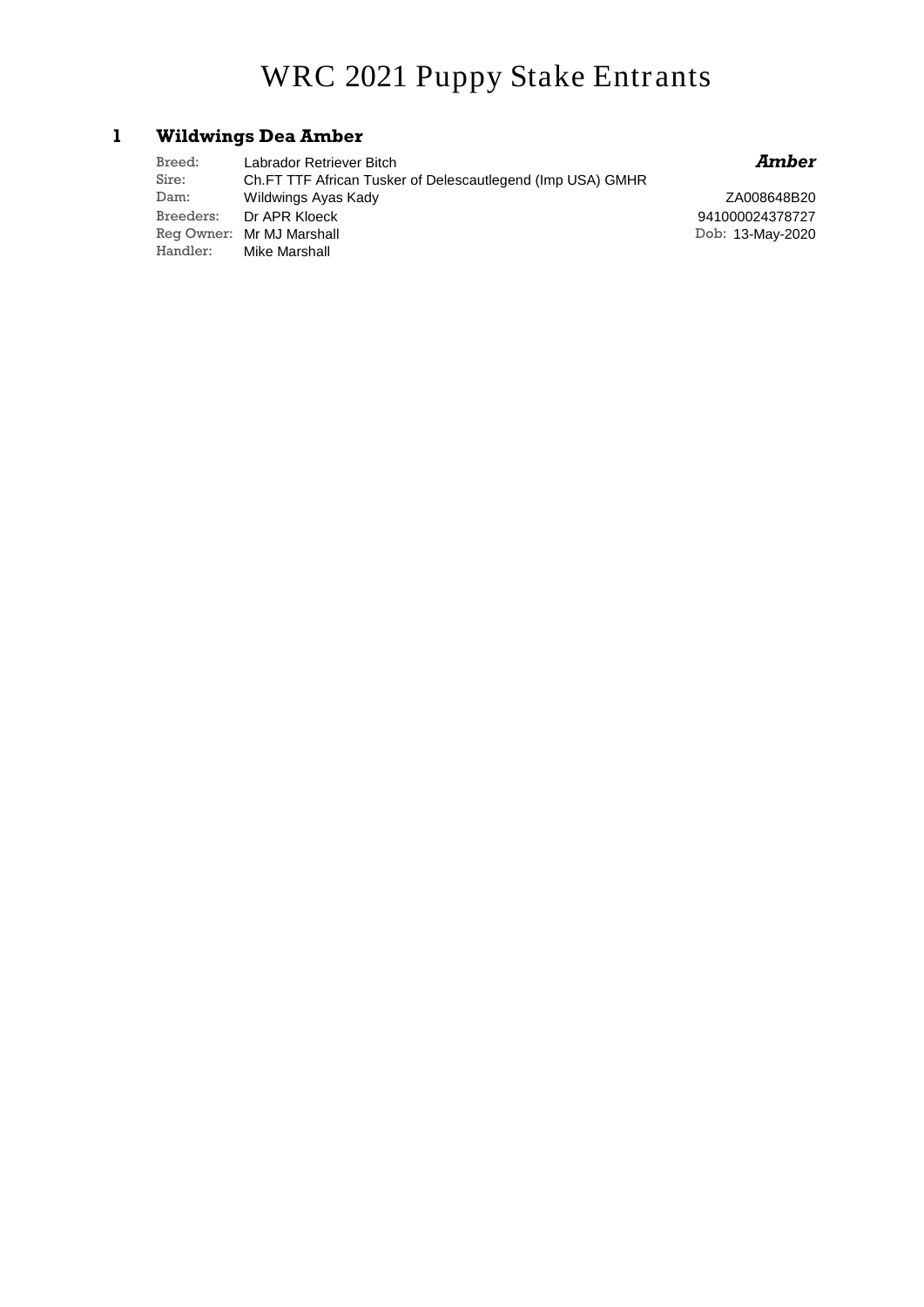# **WRC 2021 Junior Stake Entrants**

#### **1 Chezenko Irish Heartbeat NHR**

| Breed:    | Labrador Retriever Bitch |
|-----------|--------------------------|
| Sire:     | Chezenko Trial by Fire   |
| Dam:      | Chezenko Tears in Heaven |
| Breeders: | Dr VE Reid & Dr AD Reid  |
|           | Reg Owner: Adv PT Rood   |
| Handler:  | Pearce Rood              |

#### **2 Casaguri Gia Genie**

| Breed:    | Labrador Retriever Bitch               |
|-----------|----------------------------------------|
| Sire:     | Conkasha Prince of Stars at Blinkwater |
| Dam:      | Freiheim Ufreya of Casaguri            |
| Breeders: | Mrs SH Adamson                         |
|           | Reg Owner: Mr J Murdoch                |
| Handler:  | John Murdoch                           |

#### **3 Pareora So What of Kincora**

| Breed:    | Golden Retriever Bitch      | <b>Shemma</b>    |
|-----------|-----------------------------|------------------|
| Sire:     | Kincora Balaclava           |                  |
| Dam:      | Pareora High Five Dixie NHR | ZA005170B20      |
| Breeders: | Ms JL Smith                 | 953010004484276  |
|           | Reg Owner: Mrs RJ Buchanan  | Dob: 02-Feb-2020 |
| Handler:  | Judith Buchanan             |                  |

#### **4 Walkabout Kgalagadi**

| Breed:    | Labrador Retriever Dog                  | Ma.             |
|-----------|-----------------------------------------|-----------------|
| Sire:     | Copperbirch Bushmills (Imp Ire) FTA WHR |                 |
| Dam:      | Walkabout Jupiter WHR A2-B1             | ZA004790B2      |
| Breeders: | Mrs EM Walker & Mrs L Dimech            | 95600001115243  |
|           | Reg Owner: Mrs EM Walker & Mrs L Dimech | Dob: 10-Jan-202 |
| Handler:  | Paul Dimech                             |                 |

#### **5 Wildwings Mia Bella**

| Breed:    | Labrador Retriever Bitch                                   | Mia              |
|-----------|------------------------------------------------------------|------------------|
| Sire:     | Ch.FT TTF African Tusker of Delescautlegend (Imp USA) GMHR |                  |
| Dam:      | Wildwings Ayas Kady                                        | ZA008649B20      |
| Breeders: | Dr APR Kloeck                                              | 941000024378803  |
|           | Reg Owner: Ms AK Barret                                    | Dob: 13-May-2020 |
| Handler:  | Mandy Barret                                               |                  |

#### **6 Walkabout Kei**

| Breed:    | Labrador Retriever Bitch                |  |
|-----------|-----------------------------------------|--|
| Sire:     | Copperbirch Bushmills (Imp Ire) FTA WHR |  |
| Dam:      | Walkabout Jupiter WHR A2-B1             |  |
| Breeders: | Mrs EM Walker & Mrs L Dimech            |  |
|           | Reg Owner: Mrs EM Walker & Mrs L Dimech |  |
| Handler:  | Elaine Walker                           |  |

### **7 Wildwings Koda of de L'escaut Legend**

| Breed:    | Labrador Retriever Dog                                     |
|-----------|------------------------------------------------------------|
| Sire:     | Ch.FT TTF African Tusker of Delescautlegend (Imp USA) GMHR |
| Dam:      | Wildwings Ayas Kady                                        |
| Breeders: | Dr APR Kloeck                                              |
|           | Reg Owner: Dr DA Kloeck                                    |
| Handler:  | David Kloeck                                               |

### *Gemma*

ZA004736B20 Dob: 16-Feb-2020 933017000115295

### *Gia*

ZA005440B20 Dob: 01-Feb-2020 941000024378875

### *Max*

ZA004790B20 Dob: 10-Jan-2020 956000011152436

### *Mia*

### *Kei*

ZA004789B20 Dob: 10-Jan-2020 956000011151357

### *Koda*

ZA008646B20 Dob: 13-May-2020 941000024378867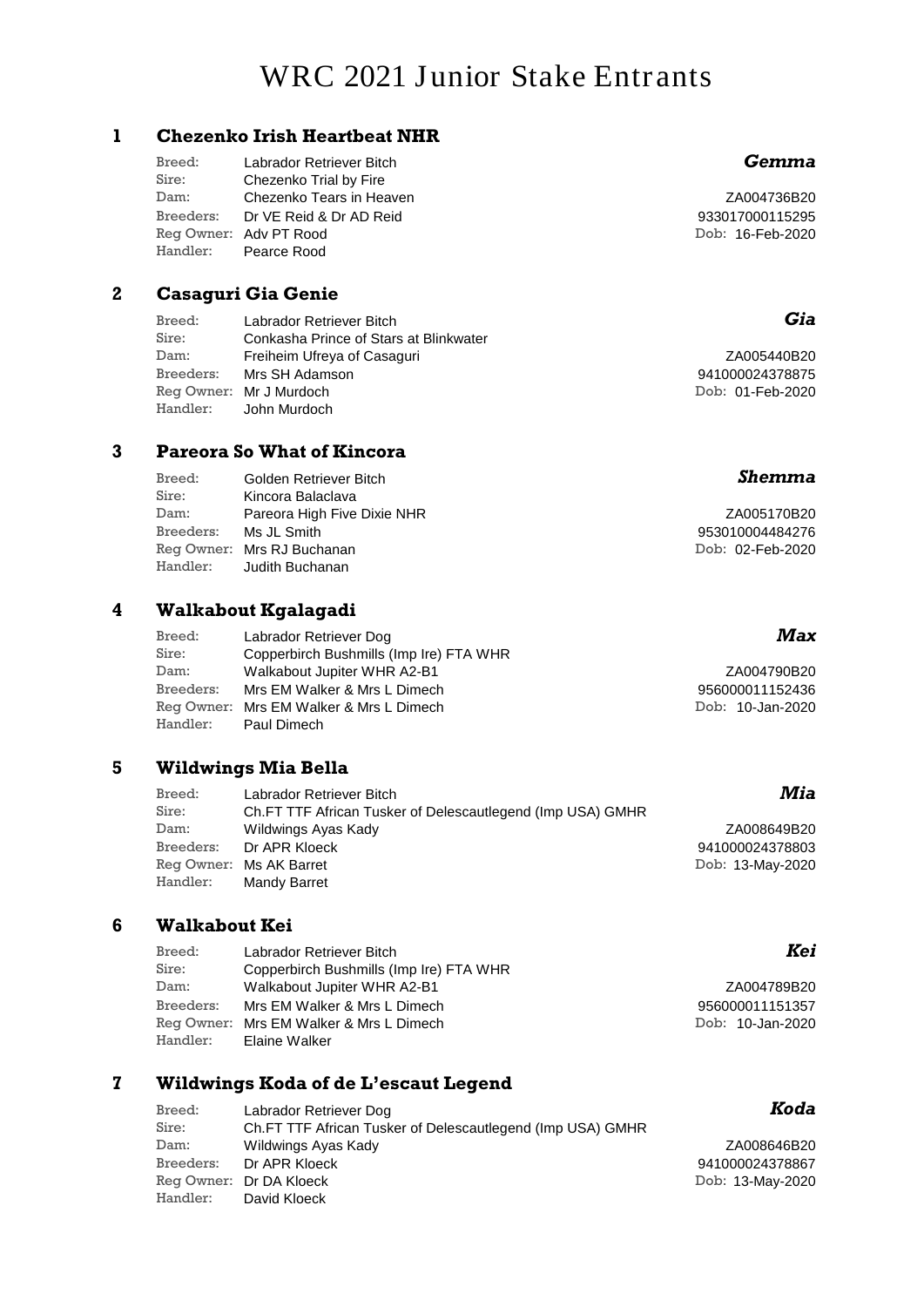### **8 Pareora Skylark**

Sire: Kincora Balaclava Dam: Pareora High Five Dixie NHR Breeders: Ms JL Smith Reg Owner: Mr G Archibald Handler: Darren Archibald Breed: Golden Retriever Bitch

#### **9 Walkabout Kelso**

| Breed:    | Labrador Retriever Dog                  | Kelso            |
|-----------|-----------------------------------------|------------------|
| Sire:     | Copperbirch Bushmills (Imp Ire) FTA WHR |                  |
| Dam:      | Walkabout Jupiter WHR A2-B1             | ZA004799B20      |
| Breeders: | Mrs EM Walker & Mrs L Dimech            | 956000011116724  |
|           | Reg Owner: Mrs EM Walker & Mrs L Dimech | Dob: 10-Jan-2020 |
| Handler:  | Lisa Dimech                             |                  |

## **10 Walkabout Kandi**

| Breed:    | Labrador Retriever Bitch                | Bo               |
|-----------|-----------------------------------------|------------------|
| Sire:     | Copperbirch Bushmills (Imp Ire) FTA WHR |                  |
| Dam:      | Walkabout Jupiter WHR A2-B1             | ZA004796B20      |
| Breeders: | Mrs EM Walker & Mrs L Dimech            | 956000011092323  |
|           | Reg Owner: Mrs LA Welsford              | Dob: 10-Jan-2020 |
|           | Handler: Louise Welsford                |                  |

### **11 Wildwings Grey Goose**

| Breed:               | Labrador Retriever Dog                                     | Goose            |
|----------------------|------------------------------------------------------------|------------------|
| Sire:                | Ch.FT TTF African Tusker of Delescautlegend (Imp USA) GMHR |                  |
| Dam:                 | Wildwings Ayas Kady                                        | ZA008647B20      |
| Breeders:            | Dr APR Kloeck                                              | 941000024378802  |
| Reg Owner: Mr C Barr |                                                            | Dob: 13-May-2020 |
| Handler:             | Christian Barr                                             |                  |

## *Skyla*

ZA005171B20 Dob: 09-Feb-2020 953010004484302

## *Kelso*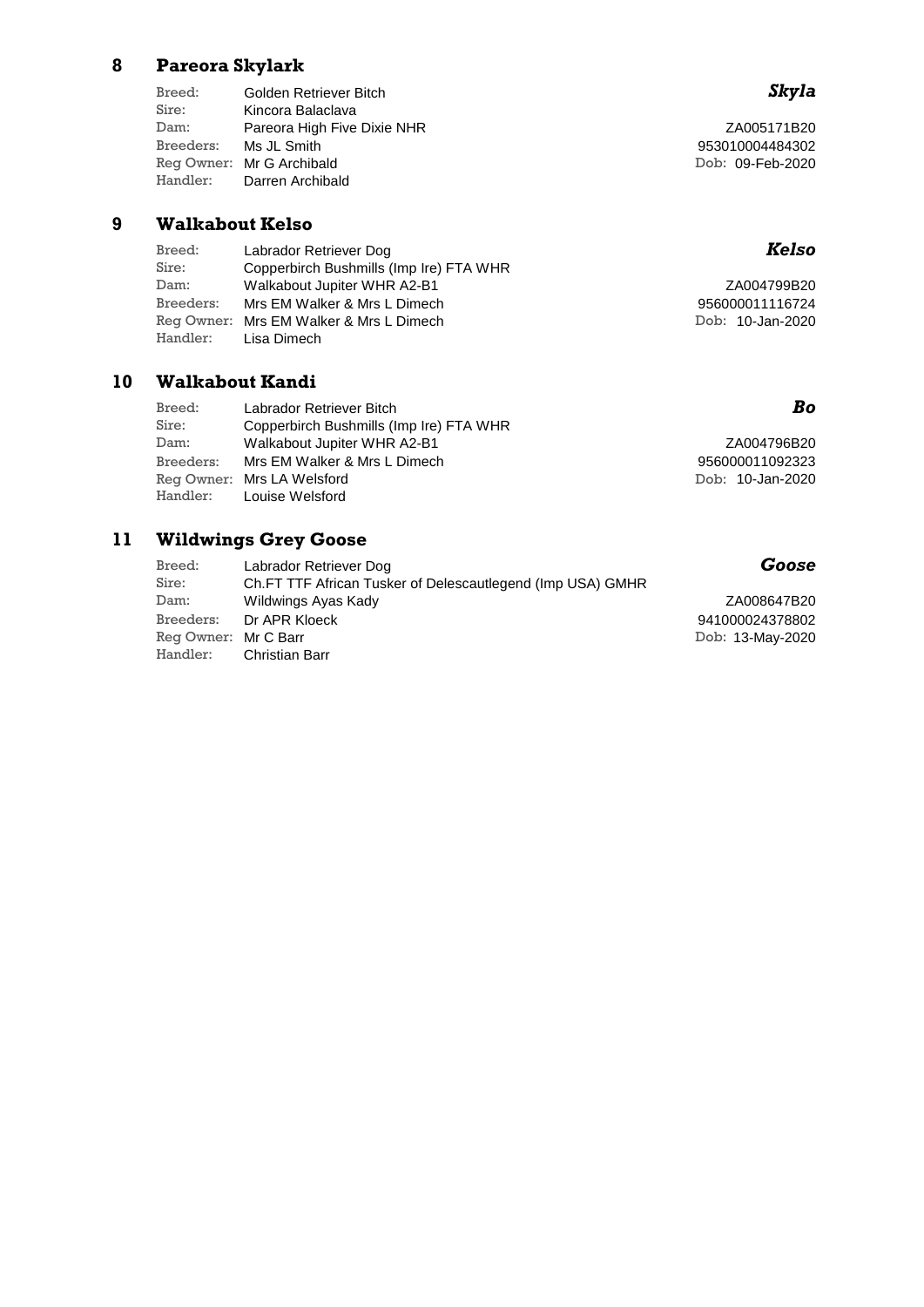# **WRC 2021 Maiden Stake Entrants**

#### **1 Conkasha Rona of Skye of Roseryal NHR**

| Breed:    | Labrador Retriever Bitch           |
|-----------|------------------------------------|
| Sire:     | Chilliwack Alfred (Imp UK) NHR     |
| Dam:      | Bardale Db Skylark of Conkasha NHR |
| Breeders: | Miss SI Brown                      |
|           | Reg Owner: Mrs ME Rose             |
| Handler:  | Margaret Rose                      |

#### **2 Ravenside Finnegan**

| Breed:<br>Sire: | Labrador Retriever Dog<br>Chezenko Over and Out NHR A2-A2 ED00 | Finn             |
|-----------------|----------------------------------------------------------------|------------------|
| Dam:            | Ravenside JustJessi FTA MHR                                    | ZA033930B13      |
| Breeders:       | Mr GVH Emerton                                                 | 4C3E7B2432       |
|                 | Reg Owner: Mr GVH Emerton                                      | Dob: 01-Aug-2013 |
| Handler:        | <b>Garry Emerton</b>                                           |                  |

#### **3 Chardale Montgomery Fire**

| Breed:    | Golden Retriever Dog                          | Monty            |
|-----------|-----------------------------------------------|------------------|
| Sire:     | Gospelash Highlander of Chardale (Imp UK) WHR |                  |
| Dam:      | Siatham Poppadom of Chardale (Imp UK) WHR     | ZA010659B17      |
| Breeders: | Mrs E Trollope                                | 900250000480669  |
|           | Reg Owner: Mrs S McDonald                     | Dob: 08-Jun-2017 |
| Handler:  | Storme McDonald                               |                  |

### **4 Wildwings Grey Goose**

| Breed:               | Labrador Retriever Dog                                     | Goose            |
|----------------------|------------------------------------------------------------|------------------|
| Sire:                | Ch.FT TTF African Tusker of Delescautlegend (Imp USA) GMHR |                  |
| Dam:                 | Wildwings Ayas Kady                                        | ZA008647B20      |
| Breeders:            | Dr APR Kloeck                                              | 941000024378802  |
| Reg Owner: Mr C Barr |                                                            | Dob: 13-May-2020 |
| Handler:             | <b>Christian Barr</b>                                      |                  |

#### **5 Ch Simaxdal Klever Benji**

| Breed:    | Golden Retriever Dog            | Benji            |
|-----------|---------------------------------|------------------|
| Sire:     | Conkasha Union Jack of Simaxdal |                  |
| Dam:      | Simaxdal Roamin Dun             | ZA009734B17      |
| Breeders: | Mrs B Brown                     | 985111001572755  |
|           | Reg Owner: Mrs SA Taverner      | Dob: 04-Apr-2017 |
| Handler:  | Susan Taverner                  |                  |

#### **6 Philchris Tuel Rumi (Imp UK)**

| Golden Retriever Bitch         |
|--------------------------------|
| Ai's Donovan                   |
| Roughbeat Serafina of Philcris |
| Mrs S Winter                   |
| Reg Owner: Mrs E Thuynsma      |
| Esteé Thuynsma                 |
|                                |

#### **7 Chezenko After the Rain NHR**

| Breed:               | Labrador Retriever Dog               |
|----------------------|--------------------------------------|
| Sire:                | Chezenko Over and Out NHR A2-A2 ED00 |
| Dam:                 | Chezenko Yesterday'slove             |
| Breeders: Dr VE Reid |                                      |
|                      | Reg Owner: Adv PT Rood               |
|                      | Handler: Pearce Rood                 |

## *Kasha*

ZA013294B18 Dob: 26-Jun-2018 933071000023411

| ZA033930B13      |
|------------------|
| 4C3E7B2432       |
| Dob: 01-Aug-2013 |

## *Monty*

| ZA010659B17      |
|------------------|
| 900250000480669  |
| Dob: 08-Jun-2017 |

### *Benji*

### *Rumi*

ZA001076C20 Dob: 07-Oct-2019 053010003698133

### *Richie*

ZA007081B18 Dob: 08-Mar-2018 933071000042648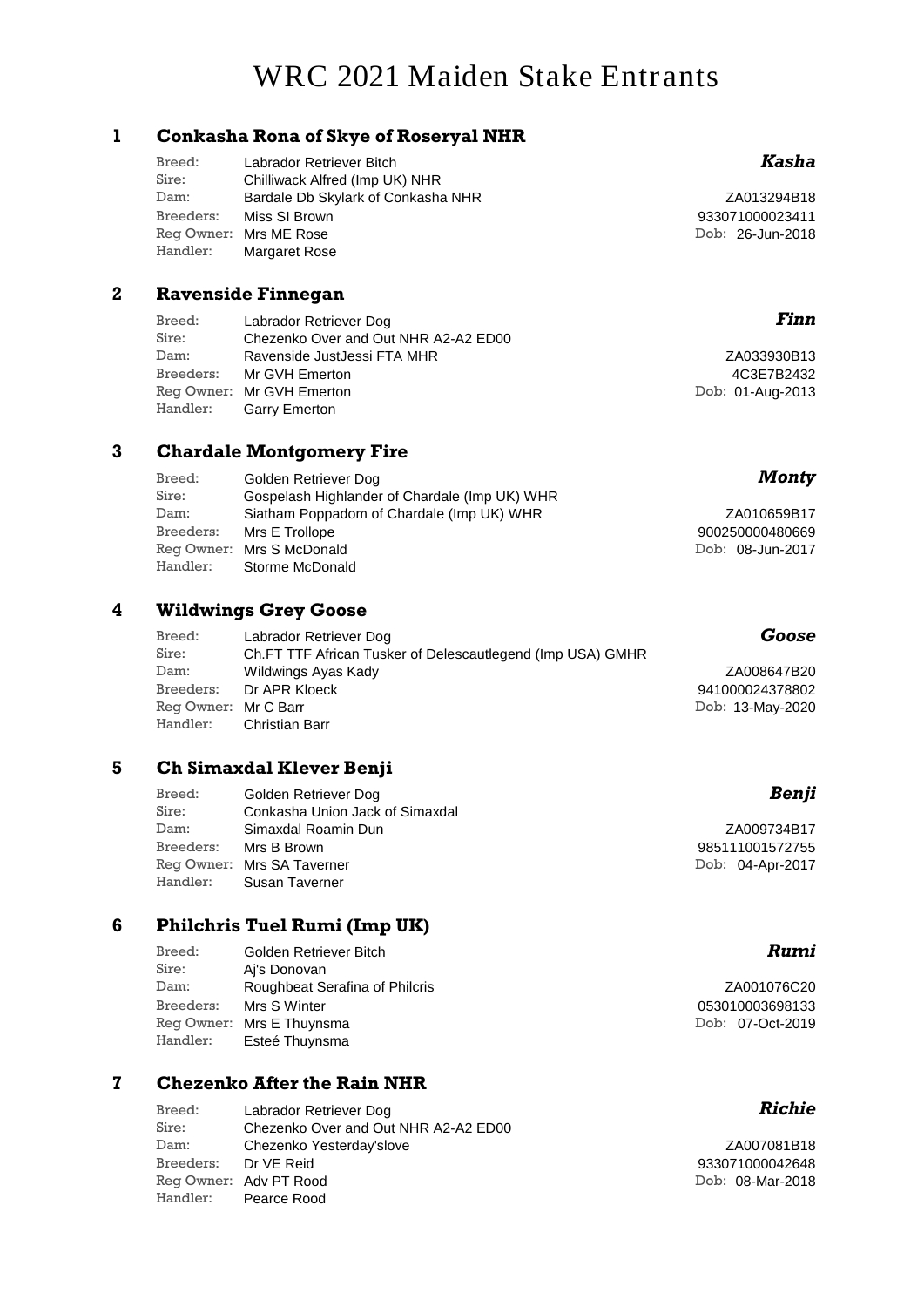#### **8 Pareora Hat Trick Jonty NHR**

| Breed:    | Golden Retriever Dog                             |
|-----------|--------------------------------------------------|
| Sire:     | Pareora Benedictine WHR                          |
| Dam:      | Zaniri Up and Away to Pareora (Imp Can) FTA GMHR |
| Breeders: | Ms JL Smith                                      |
|           | Reg Owner: Mrs S Van Rensburg                    |
| Handler:  | Sharon Van Rensburg                              |

#### **9 Chardale Sugarush Chili**

| Breed:    | Golden Retriever Bitch                        |   |
|-----------|-----------------------------------------------|---|
| Sire:     | Gospelash Highlander of Chardale (Imp UK) WHR |   |
| Dam:      | Siatham Poppadom of Chardale (Imp UK) WHR     |   |
| Breeders: | Mrs E Trollope                                | 9 |
|           | Reg Owner: Mr AD Wynne                        | D |
| Handler:  | Tony Wynne                                    |   |

### **10 Chardale Rocotillo Chili NHR**

| Breed:    | Golden Retriever Dog                          | Roco             |
|-----------|-----------------------------------------------|------------------|
| Sire:     | Gospelash Highlander of Chardale (Imp UK) WHR |                  |
| Dam:      | Siatham Poppadom of Chardale (Imp UK) WHR     | ZA010658B17      |
| Breeders: | Mrs E Trollope                                | 900250000480654  |
|           | Reg Owner: Mrs JA Lakin                       | Dob: 08-Jun-2017 |
| Handler:  | Julie Lakin                                   |                  |

### **11 Wildwings Koda of de L'escaut Legend**

| Breed:    | Labrador Retriever Dog                                     | Koda             |
|-----------|------------------------------------------------------------|------------------|
| Sire:     | Ch.FT TTF African Tusker of Delescautlegend (Imp USA) GMHR |                  |
| Dam:      | Wildwings Ayas Kady                                        | ZA008646B20      |
| Breeders: | Dr APR Kloeck                                              | 941000024378867  |
|           | Reg Owner: Dr DA Kloeck                                    | Dob: 13-May-2020 |
| Handler:  | David Kloeck                                               |                  |

### **12 Wildwings Ayas Kady**

| Breed:    | Labrador Retriever Bitch                             | Kady             |
|-----------|------------------------------------------------------|------------------|
| Sire:     | Copperbirch Spear of Wildwings (Imp Ire) NHR         |                  |
| Dam:      | Wildspirit Sure Shot Aya of Wildwings NHR B1-B2 ED00 | ZA010872B17      |
| Breeders: | Dr APR Kloeck                                        | 945000001822924  |
|           | Reg Owner: Dr APR Kloeck                             | Dob: 09-Jun-2017 |
| Handler:  | Alan Kloeck                                          |                  |

### **13 Walkabout Kgalagadi**

| Breed:    | Labrador Retriever Dog                  | Max              |
|-----------|-----------------------------------------|------------------|
| Sire:     | Copperbirch Bushmills (Imp Ire) FTA WHR |                  |
| Dam:      | Walkabout Jupiter WHR A2-B1             | ZA004790B20      |
| Breeders: | Mrs EM Walker & Mrs L Dimech            | 956000011152436  |
|           | Reg Owner: Mrs EM Walker & Mrs L Dimech | Dob: 10-Jan-2020 |
| Handler:  | Paul Dimech                             |                  |

## **14 Bardale Fenlander**

| Breed:    | Labrador Retriever Dog                |
|-----------|---------------------------------------|
| Sire:     | Ch.FT Bardale DB's BestFriend GMHR    |
| Dam:      | Abbeystead Frolic of Bardale (Imp UK) |
| Breeders: | Miss DA Fabian                        |
|           | Reg Owner: Mrs LA Welsford            |
| Handler:  | Louise Welsford                       |

## *Jonty*

ZA004316B16 Dob: 18-Nov-2015 953010000901952

## *Coppa*

| ZA010656B17      |
|------------------|
| 933071000072341  |
| Dob: 08-Jun-2017 |

| ZA010658B17      |
|------------------|
| 900250000480654  |
| Dob: 08-Jun-2017 |

| ZA010872B17      |
|------------------|
| 945000001822924  |
| Dob: 09-Jun-2017 |

### *Fen*

ZA009621B16 Dob: 04-Feb-2016 111100000006353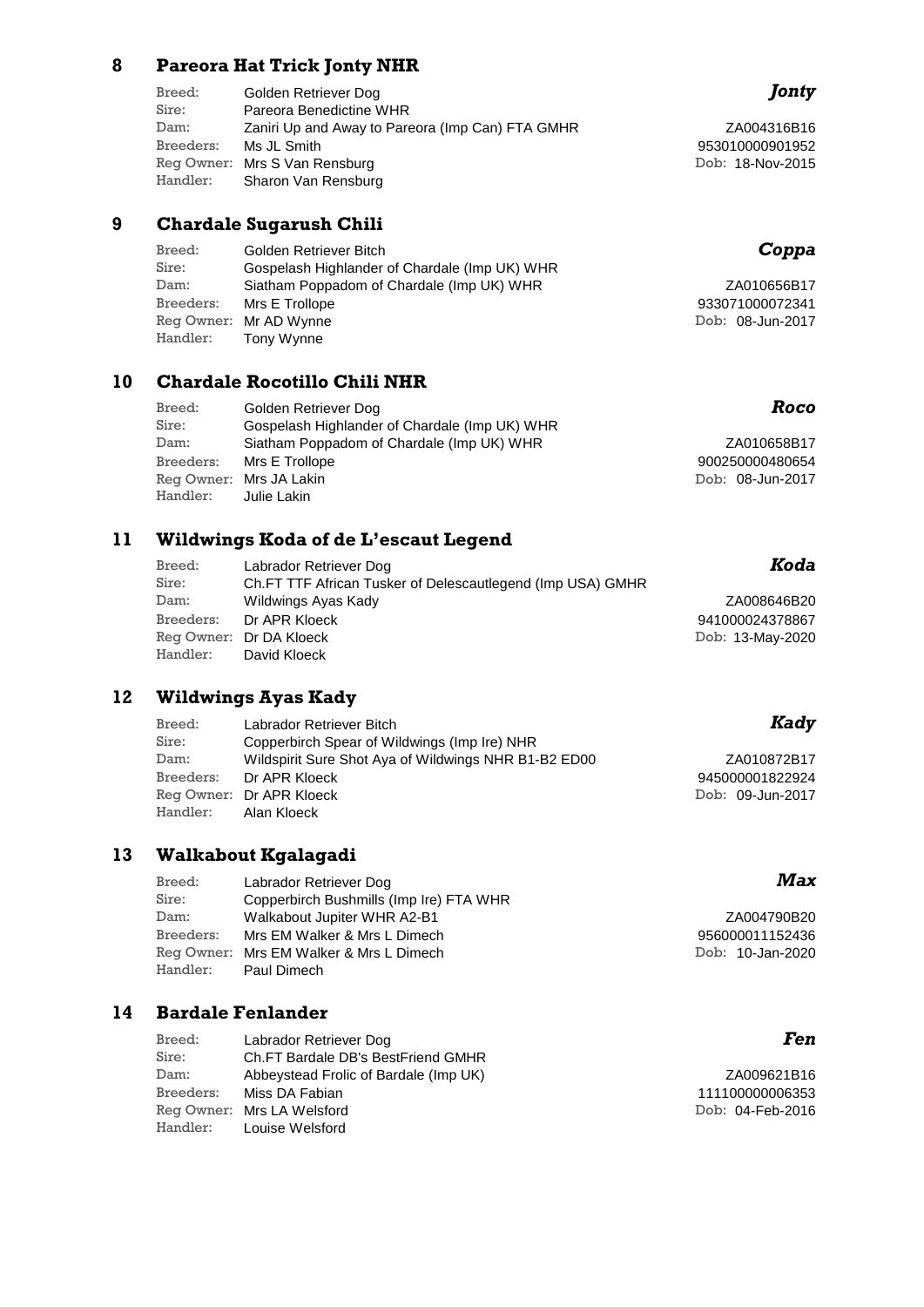#### **15 Chardale Cherrybomb NHR**

| Breed:    | Golden Retriever Bitch                        |
|-----------|-----------------------------------------------|
| Sire:     | Gospelash Highlander of Chardale (Imp UK) WHR |
| Dam:      | Siatham Poppadom of Chardale (Imp UK) WHR     |
| Breeders: | Mrs E Trollope                                |
|           | Reg Owner: Mrs E Trollope                     |
| Handler:  | <b>Estene Trollope</b>                        |

### **16 Walkabout Kelso**

| Breed:    | Labrador Retriever Dog                  | Kelso            |
|-----------|-----------------------------------------|------------------|
| Sire:     | Copperbirch Bushmills (Imp Ire) FTA WHR |                  |
| Dam:      | Walkabout Jupiter WHR A2-B1             | ZA004799B20      |
| Breeders: | Mrs EM Walker & Mrs L Dimech            | 956000011116724  |
|           | Reg Owner: Mrs EM Walker & Mrs L Dimech | Dob: 10-Jan-2020 |
| Handler:  | Lisa Dimech                             |                  |

#### **17 Little Black Number Z Mokre Hory (Imp Cz) NHR FQ**

| Breed:    | <b>Flat Coated Retriever Bitch</b>                      | Shea             |
|-----------|---------------------------------------------------------|------------------|
| Sire:     | Ch Cr Dch(vdh) Och Ch Lux Cich Double Shot Z Mokre Hory |                  |
| Dam:      | Ch Cr Cich Almanza Condoleezza                          | ZA001179C17      |
| Breeders: | . A Zimova                                              | 203098100401753  |
|           | Reg Owner: Mrs C Rymill                                 | Dob: 19-Apr-2017 |
| Handler:  | Cathy Rymill                                            |                  |

#### **18 Conkasha Murdoch of Skye**

| Breed:    | Labrador Retriever Dog             | Binks            |
|-----------|------------------------------------|------------------|
| Sire:     | Chilliwack Alfred (Imp UK) NHR     |                  |
| Dam:      | Bardale Db Skylark of Conkasha NHR | ZA013289B18      |
| Breeders: | Miss SI Brown                      | 933071000023395  |
|           | Reg Owner: Miss SI Brown           | Dob: 26-Jun-2018 |
| Handler:  | Neil Tatham                        |                  |

### **19 Walkabout Kei**

| Labrador Retriever Bitch                |                                         |
|-----------------------------------------|-----------------------------------------|
| Copperbirch Bushmills (Imp Ire) FTA WHR |                                         |
| Walkabout Jupiter WHR A2-B1             |                                         |
| Mrs EM Walker & Mrs L Dimech            |                                         |
|                                         |                                         |
| Elaine Walker                           |                                         |
|                                         | Reg Owner: Mrs EM Walker & Mrs L Dimech |

#### **20 Casblaidd Chip (Imp Uk) NHR**

| Breed:     | <b>Flat Coated Retriever Dog</b> |
|------------|----------------------------------|
| Sire:      | <b>Tunnelwood Phantom</b>        |
| Dam:       | Casblaidd Tea Leaf               |
| Breeders:  | Mr JH Hewison                    |
| Reg Owner: | Mrs CG Naudé                     |
| Handler:   | Cornelia Naudé                   |
|            |                                  |

#### **21 Walkabout Jacopone NHR**

| Breed:    | Labrador Retriever Bitch                             | Baci             |
|-----------|------------------------------------------------------|------------------|
| Sire:     | Ch.FT Burwell Ben of Tashinga GMHR B1-B1 ED00        |                  |
| Dam:      | Bardale DB's Triumph of Walkabout FTA MHR A2-B2 ED00 | ZA011501B16      |
| Breeders: | Mrs EM Walker                                        | 953010001232680  |
|           | Reg Owner: Mrs JM Daley                              | Dob: 01-Jun-2016 |
| Handler:  | Jill Dalev                                           |                  |

### *Kahlo*

ZA010657B17 Dob: 08-Jun-2017 900250000480671

## *Kelso*

### *Binks*

### *Kei*

ZA004789B20 Dob: 10-Jan-2020 956000011151357

### *Rogan*

ZA001155C19 Dob: 23-Apr-2019 956000010505392

### *Baci*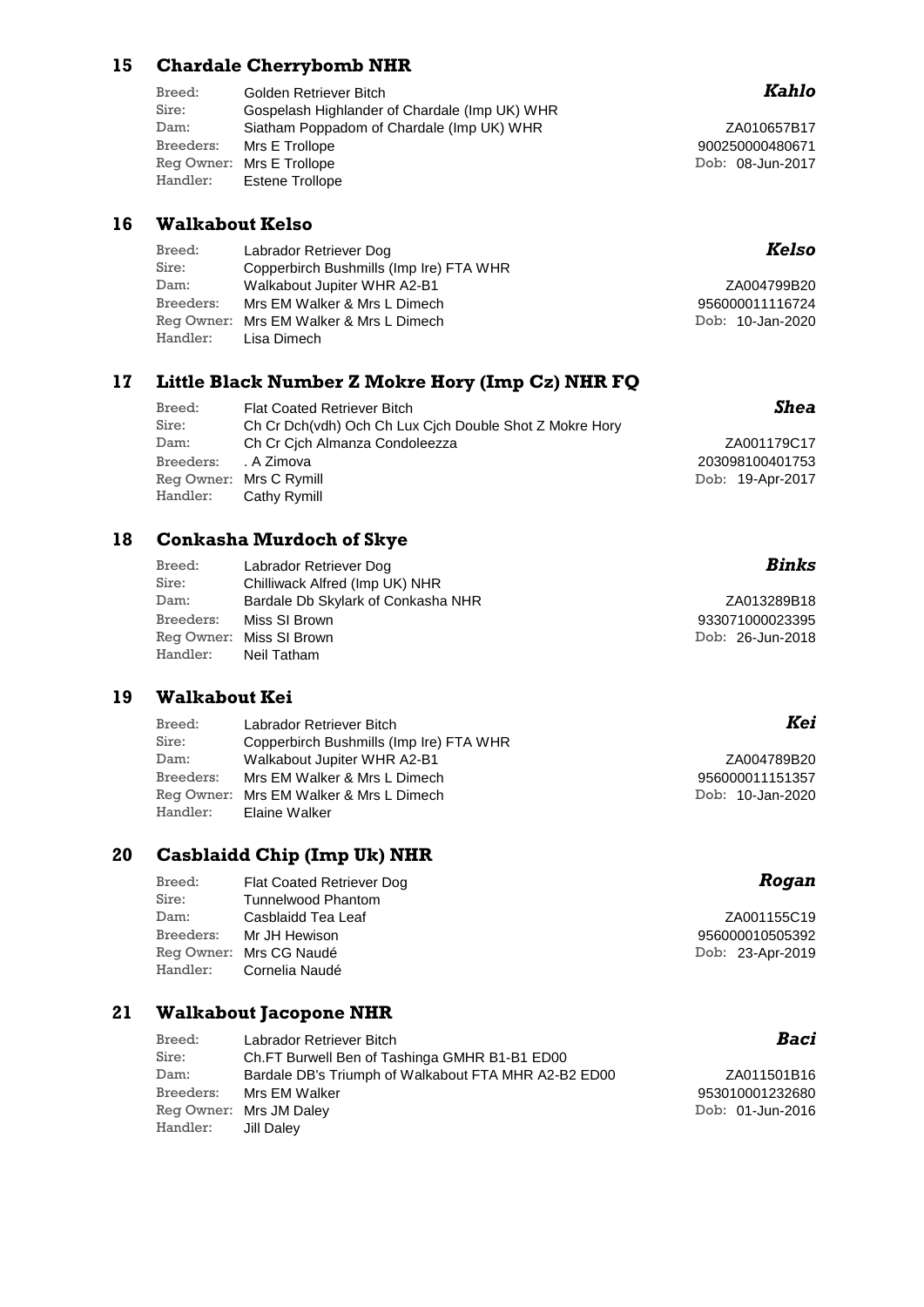#### **22 Tushielaw Bonne Chance**

| Breed:    | Labrador Retriever Dog                   |
|-----------|------------------------------------------|
| Sire:     | Chezenko Over and Out NHR A2-A2 ED00     |
| Dam:      | Ch Longformacus Chances Are of Tushielaw |
| Breeders: | Mrs RE Hansen                            |
|           | Reg Owner: Mrs RE Hansen                 |
| Handler:  | Rho Hansen                               |
|           |                                          |

#### **23 Tomei Lead the Hunt**

| Breed:    | Golden Retriever Dog         | Hunter           |
|-----------|------------------------------|------------------|
| Sire:     | Oliver Twist of Pamley WHR   |                  |
| Dam:      | Ch Tormei Blue Skies         | ZA002250B19      |
| Breeders: | Ms U Schmidt                 | 953010002922738  |
|           | Reg Owner: Mrs DM Phillipson | Dob: 01-Nov-2018 |
| Handler:  | Chris Beabie                 |                  |

## **24 Wildwings Rizzini NHR**

| Breed:               | Labrador Retriever Dog                               |
|----------------------|------------------------------------------------------|
| Sire:                | Copperbirch Spear of Wildwings (Imp Ire) NHR         |
| Dam:                 | Wildspirit Sure Shot Aya of Wildwings NHR B1-B2 ED00 |
|                      | Breeders: Dr APR Kloeck                              |
|                      | Reg Owner: Dr APR Kloeck                             |
| Handler: Alan Kloeck |                                                      |

## *Kenzie*

ZA010060B19 Dob: 27-May-2019 953010003507560

## *Rizzi*

ZA033095B13 Dob: 15-Jun-2013 945000001057617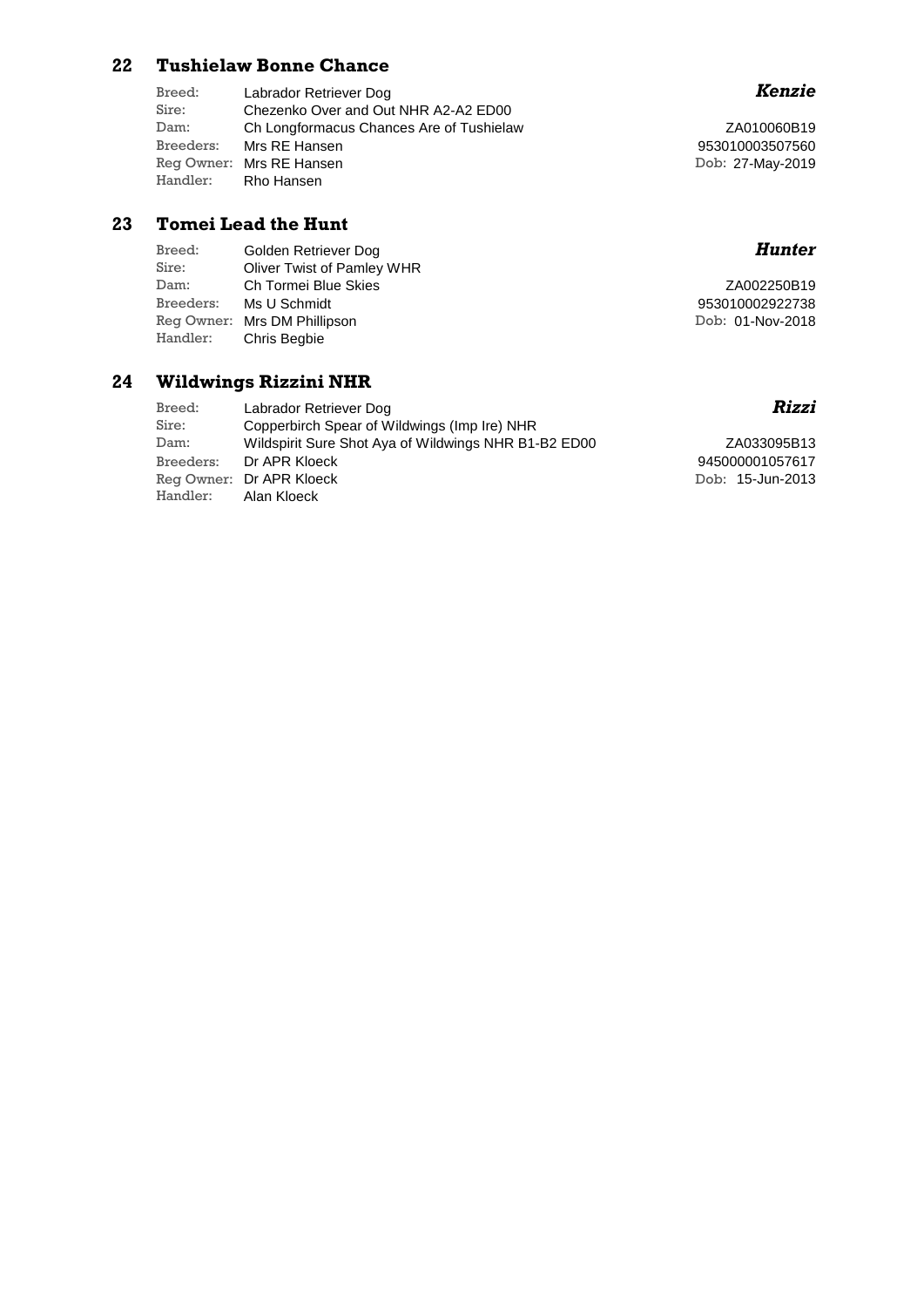# **WRC 2021 Open Stake Entrants**

#### **1 Ravenside Foxy Lady FTA GMHR**

| Breed: | Labrador Retriever Bitch                     |
|--------|----------------------------------------------|
| Sire:  | Ch Chezenko DoubleOrNothing WHR FQ HD00 ED00 |
| Dam:   | Mizz Molly of Ravenside NHR A1-A1 ED00       |
|        | Breeders: Mr GVH Emerton                     |
|        | Reg Owner: Mr PA Kempin                      |
|        | Handler: Peter Kempin                        |
|        |                                              |

#### **2 Chardale Jalapeno Twist NHR**

| Breed:    | Golden Retriever Dog                          | Twist           |
|-----------|-----------------------------------------------|-----------------|
| Sire:     | Gospelash Highlander of Chardale (Imp UK) WHR |                 |
| Dam:      | Siatham Poppadom of Chardale (Imp UK) WHR     | ZA010653B1      |
| Breeders: | Mrs E Trollope                                | 90025000048067  |
|           | Reg Owner: Mrs K Hagger                       | Dob: 08-Jun-201 |
| Handler:  | Karen Hagger                                  |                 |

#### **3 Wildwings Misty NHR**

| Breed:    | Labrador Retriever Bitch                             | Misty            |
|-----------|------------------------------------------------------|------------------|
| Sire:     | Copperbirch Spear of Wildwings (Imp Ire) NHR         |                  |
| Dam:      | Wildspirit Sure Shot Aya of Wildwings NHR B1-B2 ED00 | ZA033094B13      |
| Breeders: | Dr APR Kloeck                                        | 945000001231386  |
|           | Reg Owner: Mrs CA Kloeck                             | Dob: 15-Jun-2013 |
| Handler:  | Carmen Kloeck                                        |                  |

### **4 Copperbirch Bushmills (Imp Ire) FTA WHR**

| Labrador Retriever Dog  | Sam              |
|-------------------------|------------------|
| Copperbirch Lancelot    |                  |
| Copperbirch Clough Fern | ZA001071C18      |
| Mr K Mathews            | 900079000289370  |
| Reg Owner: Mr HS Playne | Dob: 22-Aug-2017 |
| Henry Playne            |                  |
|                         |                  |

#### **5 Roodehek Orions Star WHR**

| Breed:    | Golden Retriever Bitch                     | Zeta             |
|-----------|--------------------------------------------|------------------|
| Sire:     | Dairycott Helianthus (Imp UK) FTA GMHR     |                  |
| Dam:      | Ch.FT Tinvane Lowly Flyte of Roodehek GMHR | ZA011638B15      |
| Breeders: | Mr TPG Teale                               | 945000001563597  |
|           | Reg Owner: Ms N Wilson-Taylor              | Dob: 09-Mar-2015 |
| Handler:  | Noleen Wilson-Taylor                       |                  |
|           |                                            |                  |

#### **6 Walkabout Itasca WHR**

| Breed:    | Labrador Retriever Bitch                             |
|-----------|------------------------------------------------------|
| Sire:     | Ch.FT Burwell Ben of Tashinga GMHR B1-B1 ED00        |
| Dam:      | Bardale DB's Triumph of Walkabout FTA MHR A2-B2 ED00 |
| Breeders: | Mrs EM Walker                                        |
|           | Reg Owner: Mrs EM Walker                             |
|           | Handler: Elaine Walker                               |

#### **7 Ch.FT TTF African Tusker of Delescautlegend (Imp USA) GMHR**

| Breed:    | Labrador Retriever Dog          |
|-----------|---------------------------------|
| Sire:     | TTF Ben in the Mississippi      |
| Dam:      | <b>TTF Quivira Dakota Ellie</b> |
| Breeders: | <b>BH Flovd</b>                 |
|           | Reg Owner: Dr DA Kloeck         |
| Handler:  | David Kloeck                    |

## *Tusk*

ZA007089B12

*Breeze*

Dob: 12-Feb-2012

900008800192951

ZA000712C12 Dob: 11-Mar-2012 956000008505955

## *Foxy*

ZA005600B11 Dob: 14-Jan-2011 900088000328645

### *Twista*

ZA010653B17 Dob: 08-Jun-2017 900250000480670

### *Zeta*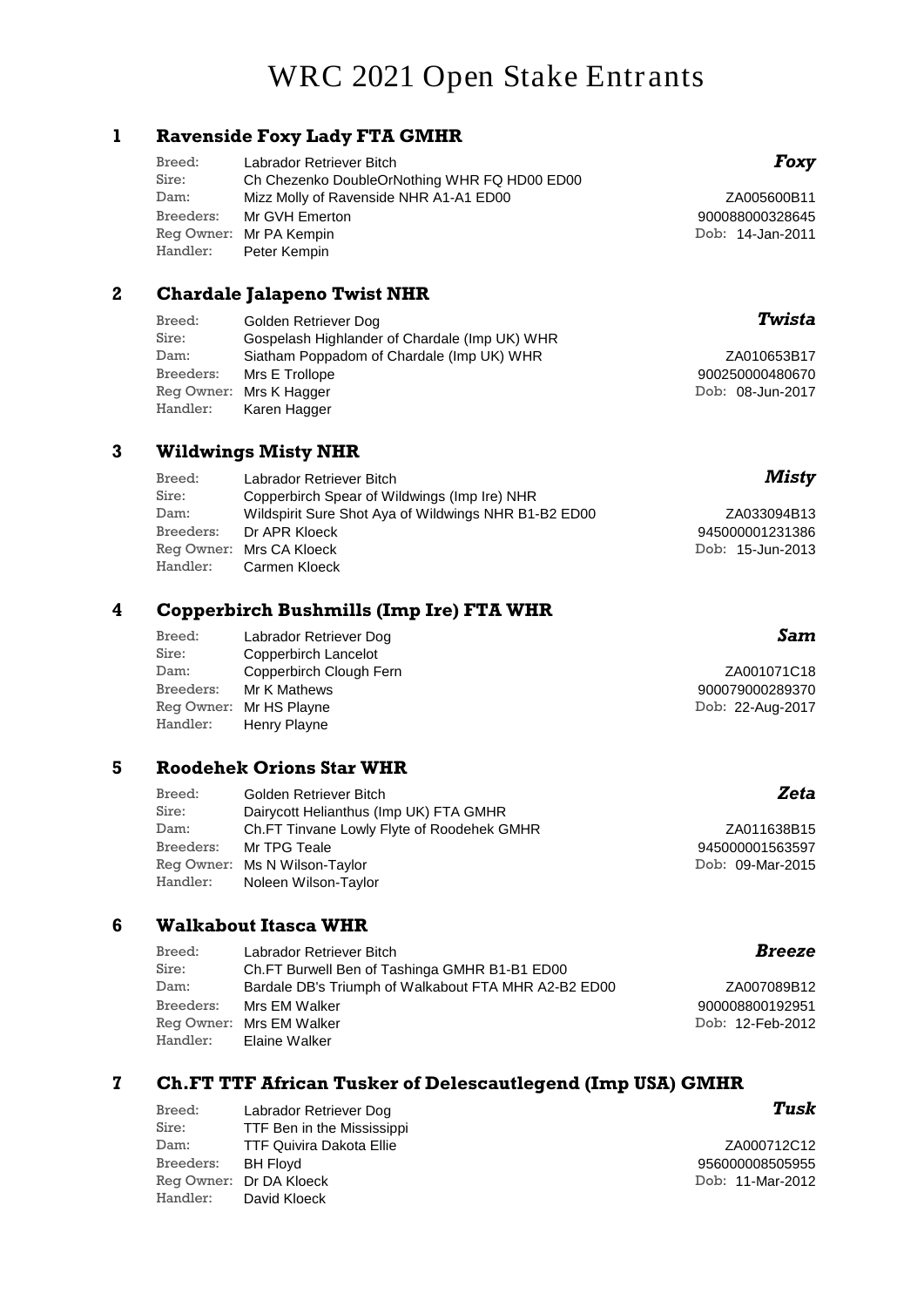#### **8 Wildwings Diana of Tamboersknal NHR**

| Breed:    | Labrador Retriever Bitch                             |
|-----------|------------------------------------------------------|
| Sire:     | Copperbirch Spear of Wildwings (Imp Ire) NHR         |
| Dam:      | Wildspirit Sure Shot Aya of Wildwings NHR B1-B2 ED00 |
| Breeders: | Dr APR Kloeck                                        |
|           | Reg Owner: Mr JG le Roux                             |
| Handler:  | Kobus le Roux                                        |

#### **9 Siatham Poppadom of Chardale (Imp UK) WHR**

| Breed:    | Golden Retriever Bitch      | Flirt            |
|-----------|-----------------------------|------------------|
| Sire:     | Hanans Mace Spice of Life   |                  |
| Dam:      | Catcombe Chutney of Siatham | ZA001041C13      |
| Breeders: | Mr I Falconer               | 958000002352468  |
|           | Reg Owner: Mrs E Trollope   | Dob: 10-Aug-2012 |
| Handler:  | <b>Charles Trollope</b>     |                  |

### **10 Snowpine Black Adder NHR**

| Breed:    | Labrador Retriever Dog                       | Adder            |
|-----------|----------------------------------------------|------------------|
| Sire:     | Ch.FT Bardale DB's BestFriend GMHR           |                  |
| Dam:      | Ch.FT Ravenside MadamFranki of Snowpine GMHR | ZA004027B15      |
| Breeders: | Mr HJ Emin                                   | 945000001506978  |
|           | Reg Owner: Mr PA Kempin                      | Dob: 18-Oct-2014 |
|           | Handler: Peter Kempin                        |                  |

### **11 Tushielaw Stealth WHR**

| Breed:    | Labrador Retriever Dog                           | Hunter           |
|-----------|--------------------------------------------------|------------------|
| Sire:     | Walkabout Intrepid of Tashinga FTA GMHR          |                  |
| Dam:      | Ch Longformacus Leading Lady of Tushielaw NHR FQ | ZA012701B17      |
| Breeders: | Mrs RE Hansen                                    | 985113000051801  |
|           | Reg Owner: Mrs RE Hansen                         | Dob: 18-Aug-2017 |
| Handler:  | <b>Fred Kingsley</b>                             |                  |

## **12 Lymond Kirriemore NHR**

| Breed:    | Golden Retriever Bitch                                   | Kirrie           |
|-----------|----------------------------------------------------------|------------------|
| Sire:     | Ch Ghlenairh Raleigh of Laird APT CDEX NHR FQ B1-A2 ED00 |                  |
| Dam:      | Lymond Dunrobin NHR FQ C1-C2 ED00                        | ZA004998B15      |
| Breeders: | Mrs V Watson                                             | 953010000509734  |
|           | Reg Owner: Mrs V Watson                                  | Dob: 27-Dec-2014 |
|           | Handler: Ronee Watson                                    |                  |

#### **13 Zaniri Up and Away to Pareora (Imp Can) FTA GMHR**

| Breed:    | Golden Retriever Bitch            | H           |
|-----------|-----------------------------------|-------------|
| Sire:     | Choctaw's Yukon Copper Penny      |             |
| Dam:      | Can Ch GMH Zaniri's Cheeky Monkey | ZA00126     |
| Breeders: | Ms L Kinney & Ms JT Kinney        | 9560000031  |
|           | Reg Owner: Ms JL Smith            | Dob: 20-Jan |
| Handler:  | Jenny Smith                       |             |

### **14 Snowpine Moxie of Kinndell NHR**

| Breed:               | Labrador Retriever Bitch                     |
|----------------------|----------------------------------------------|
| Sire:                | Ch.FT Bardale DB's BestFriend GMHR           |
| Dam:                 | Ch.FT Ravenside MadamFranki of Snowpine GMHR |
| Breeders: Mr HJ Emin |                                              |
|                      | Reg Owner: Mr A Thuynsma                     |
|                      | Handler: André Thuynsma                      |

### *Deehana*

ZA010873B17 Dob: 09-Jun-2017 945000001822925

| ZA004027B15      |
|------------------|
| 945000001506978  |
| Dob: 18-Oct-2014 |

### *Hunter*

### *Haley*

66C13 n-2013 05100

### *Moxie*

| ZA004025B15      |
|------------------|
| 945000001604325  |
| Dob: 18-Oct-2014 |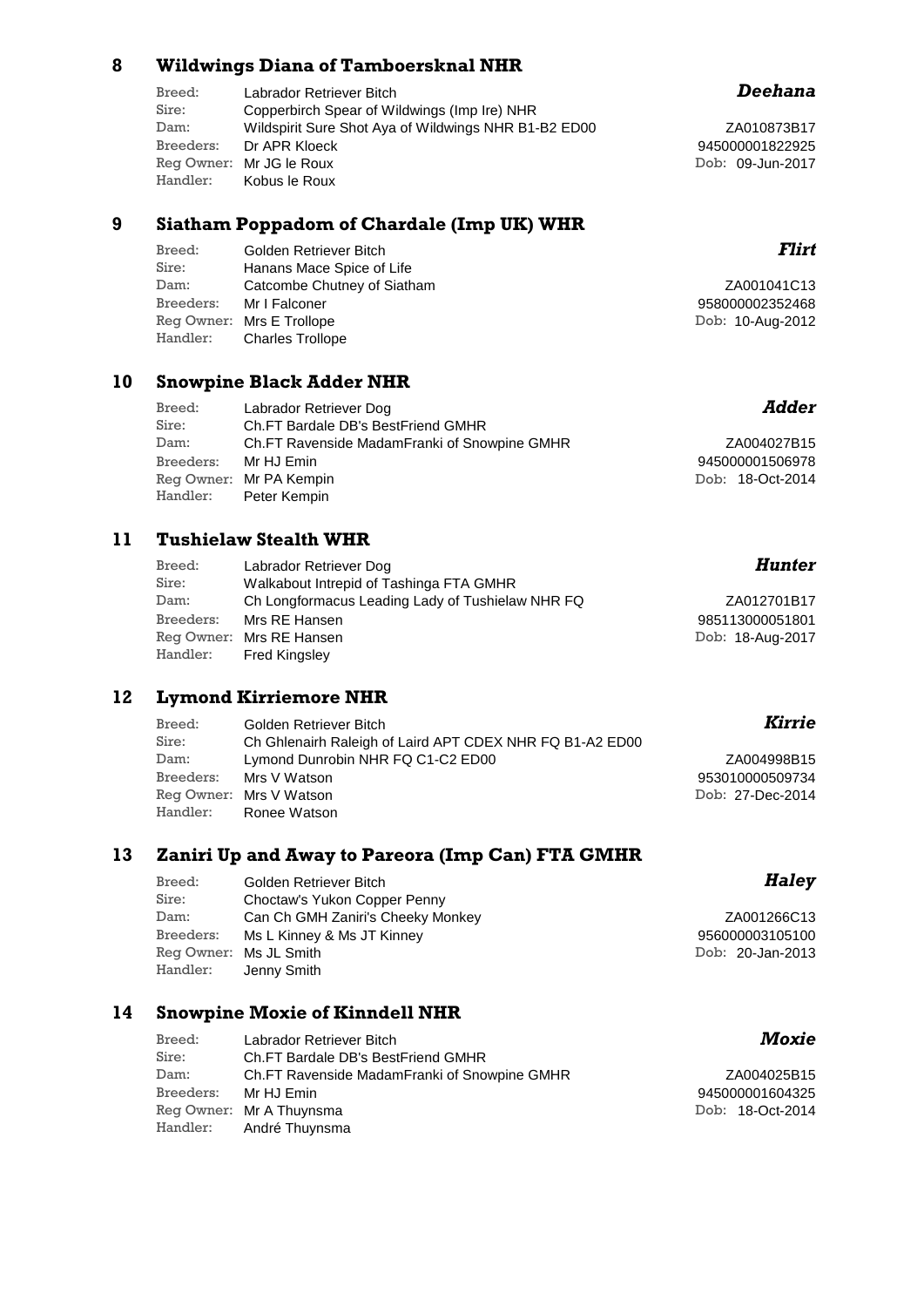#### **15 Walkabout Jupiter WHR A2-B1**

| Breed:    | Labrador Retriever Bitch                             |
|-----------|------------------------------------------------------|
| Sire:     | Ch.FT Burwell Ben of Tashinga GMHR B1-B1 ED00        |
| Dam:      | Bardale DB's Triumph of Walkabout FTA MHR A2-B2 ED00 |
| Breeders: | Mrs EM Walker                                        |
|           | Reg Owner: Mrs L Dimech                              |
|           | Handler: Lisa Dimech                                 |
|           |                                                      |

#### **16 Ch.FT Om'anam Artemis GMHR**

| Breed: | Labrador Retriever Bitch                             |
|--------|------------------------------------------------------|
| Sire:  | Ch.FT Ravenside BlueMoon of Snowpine GMHR A2-A2 ED00 |
| Dam:   | Highdale Tadorna B1-B1 ED00                          |
|        | Breeders: Mr PG Forsythe                             |
|        | Reg Owner: Mr JG le Roux                             |
|        | Handler: Kobus le Roux                               |

#### **17 Gospelash Highlander of Chardale (Imp UK) WHR**

| Breed:<br>Sire: | Golden Retriever Dog<br>Joyful Hugo of Philchris | Rookie           |
|-----------------|--------------------------------------------------|------------------|
| Dam:            | Nordenlights Cheyanne of Gospelash               | ZA001070C16      |
| Breeders:       | Mr NJ Coates                                     | 953010000952029  |
|                 | Reg Owner: Mr CE Trollope                        | Dob: 09-Oct-2015 |
| Handler:        | <b>Charles Trollope</b>                          |                  |

#### **18 Roodehek Orions Longbow of Lymond FTA GMHR**

| Breed: | Golden Retriever Dog                       |     |
|--------|--------------------------------------------|-----|
| Sire:  | Dairycott Helianthus (Imp UK) FTA GMHR     |     |
| Dam:   | Ch.FT Tinvane Lowly Flyte of Roodehek GMHR |     |
|        | Breeders: Mr TPG Teale                     | 945 |
|        | Reg Owner: Mr T Watson                     | Dob |
|        | Handler: Terry Watson                      |     |

#### **19 Ravenside Duke of Delescautlegend NHR**

| Breed:    | Labrador Retriever Dog               | Duke             |
|-----------|--------------------------------------|------------------|
| Sire:     | Chezenko Over and Out NHR A2-A2 ED00 |                  |
| Dam:      | Ravenside JustJessi FTA MHR          | ZA033931B13      |
| Breeders: | Mr GVH Emerton                       | 7110316B74       |
|           | Reg Owner: Mr MJ Kloeck              | Dob: 01-Aug-2013 |
| Handler:  | Michael Kloeck                       |                  |

#### **20 Walkabout Jacopone NHR**

| Breed:    | Labrador Retriever Bitch                             | Baci             |
|-----------|------------------------------------------------------|------------------|
| Sire:     | Ch.FT Burwell Ben of Tashinga GMHR B1-B1 ED00        |                  |
| Dam:      | Bardale DB's Triumph of Walkabout FTA MHR A2-B2 ED00 | ZA011501B16      |
| Breeders: | Mrs EM Walker                                        | 953010001232680  |
|           | Reg Owner: Mrs JM Daley                              | Dob: 01-Jun-2016 |
| Handler:  | Jill Dalev                                           |                  |

### **21 Chardale Chilli Bear of Heavenscent WHR**

| Breed:    | Golden Retriever Dog                          |
|-----------|-----------------------------------------------|
| Sire:     | Gospelash Highlander of Chardale (Imp UK) WHR |
| Dam:      | Siatham Poppadom of Chardale (Imp UK) WHR     |
| Breeders: | Mrs E Trollope                                |
|           | Reg Owner: Mrs HJ Hallauer                    |
| Handler:  | <b>Heather Hallauer</b>                       |

### *Lexi*

ZA011500B16 Dob: 01-Jun-2016 953010001232848

## *Artemis*

ZA003340B12 Dob: 28-Nov-2011 900008800196356

| ZA001070C16      |
|------------------|
| 953010000952029  |
| Dob: 09-Oct-2015 |

### *Kester*

ZA011635B15 b: 09-Mar-2015 945000001558115

### *Baci*

### *Monty*

ZA010655B17 Dob: 08-Jun-2017 900250000480655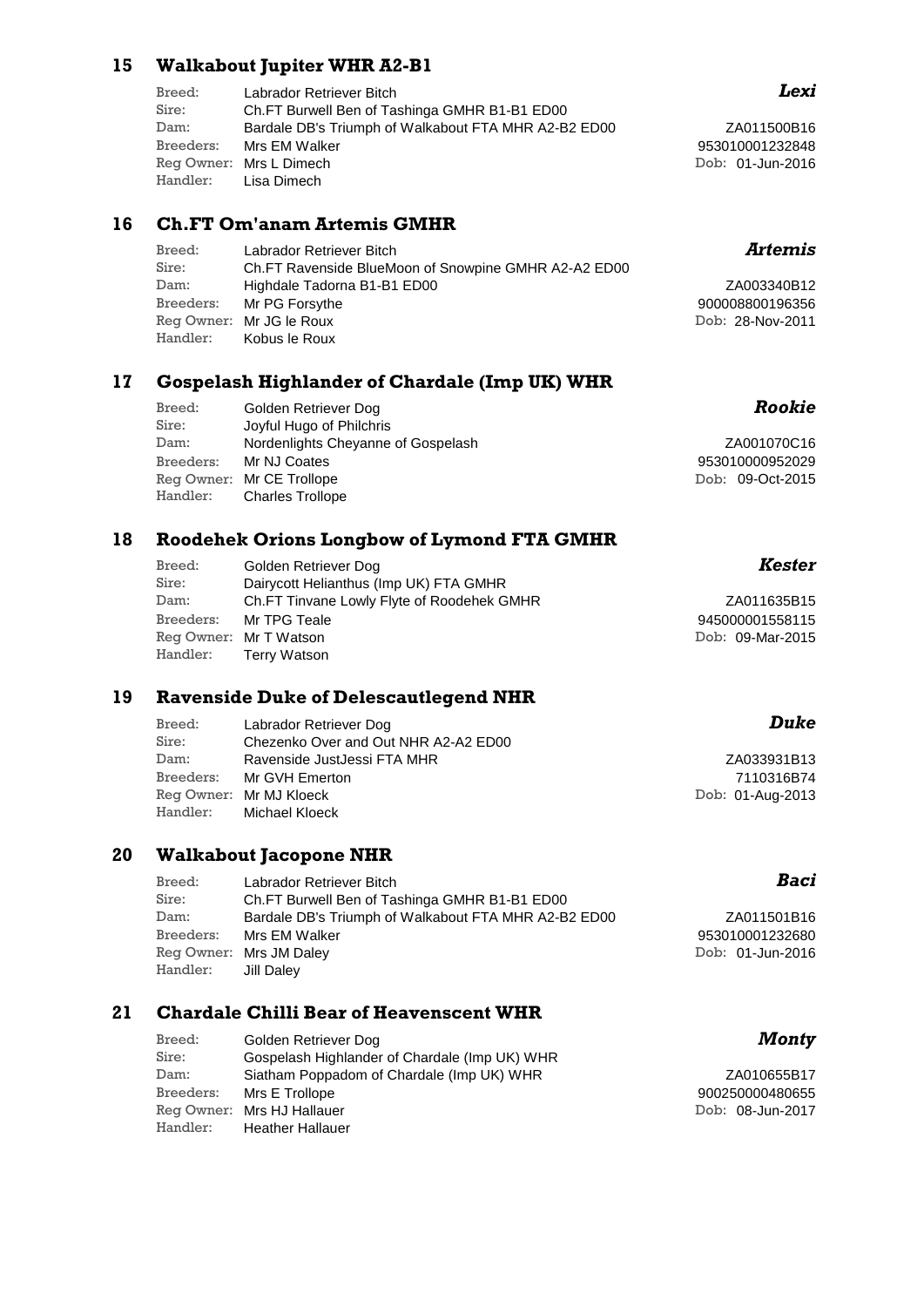### **22 Lymond Muchalls WHR A2-A2 ED00**

| Breed:<br>Sire: | Golden Retriever Dog<br>Ch Ghlenairh Raleigh of Laird APT CDEX NHR FQ B1-A2 ED00 |
|-----------------|----------------------------------------------------------------------------------|
| Dam:            | Lymond Dunrobin NHR FQ C1-C2 ED00                                                |
| Breeders:       | Mrs V Watson                                                                     |
|                 | Reg Owner: Ms BL Meyer                                                           |
| Handler:        | <b>Brenda Meyer</b>                                                              |
|                 |                                                                                  |

### **23 Roodehek Orions Diplomat WHR**

| Breed:   | Golden Retriever Dog                       |
|----------|--------------------------------------------|
| Sire:    | Dairycott Helianthus (Imp UK) FTA GMHR     |
| Dam:     | Ch.FT Tinvane Lowly Flyte of Roodehek GMHR |
|          | Breeders: Mr TPG Teale                     |
|          | Reg Owner: Mrs PM Jordi                    |
| Handler: | Paula Jordi                                |

### **24 Walkabout Isle of Skye FTA GMHR**

| Breed:    | Labrador Retriever Bitch                             | Skye             |
|-----------|------------------------------------------------------|------------------|
| Sire:     | Ch.FT Burwell Ben of Tashinga GMHR B1-B1 ED00        |                  |
| Dam:      | Bardale DB's Triumph of Walkabout FTA MHR A2-B2 ED00 | ZA007091B12      |
| Breeders: | Mrs EM Walker                                        | 900008800194105  |
|           | Reg Owner: Mrs L Dimech                              | Dob: 12-Feb-2012 |
|           | Handler: Lisa Dimech                                 |                  |

### *Muchi*

ZA005090B12 Dob: 01-Dec-2011 900088000510298

### *AB*

| ZA011637B15      |
|------------------|
| 945000001558830  |
| Dob: 09-Mar-2015 |

### *Skye*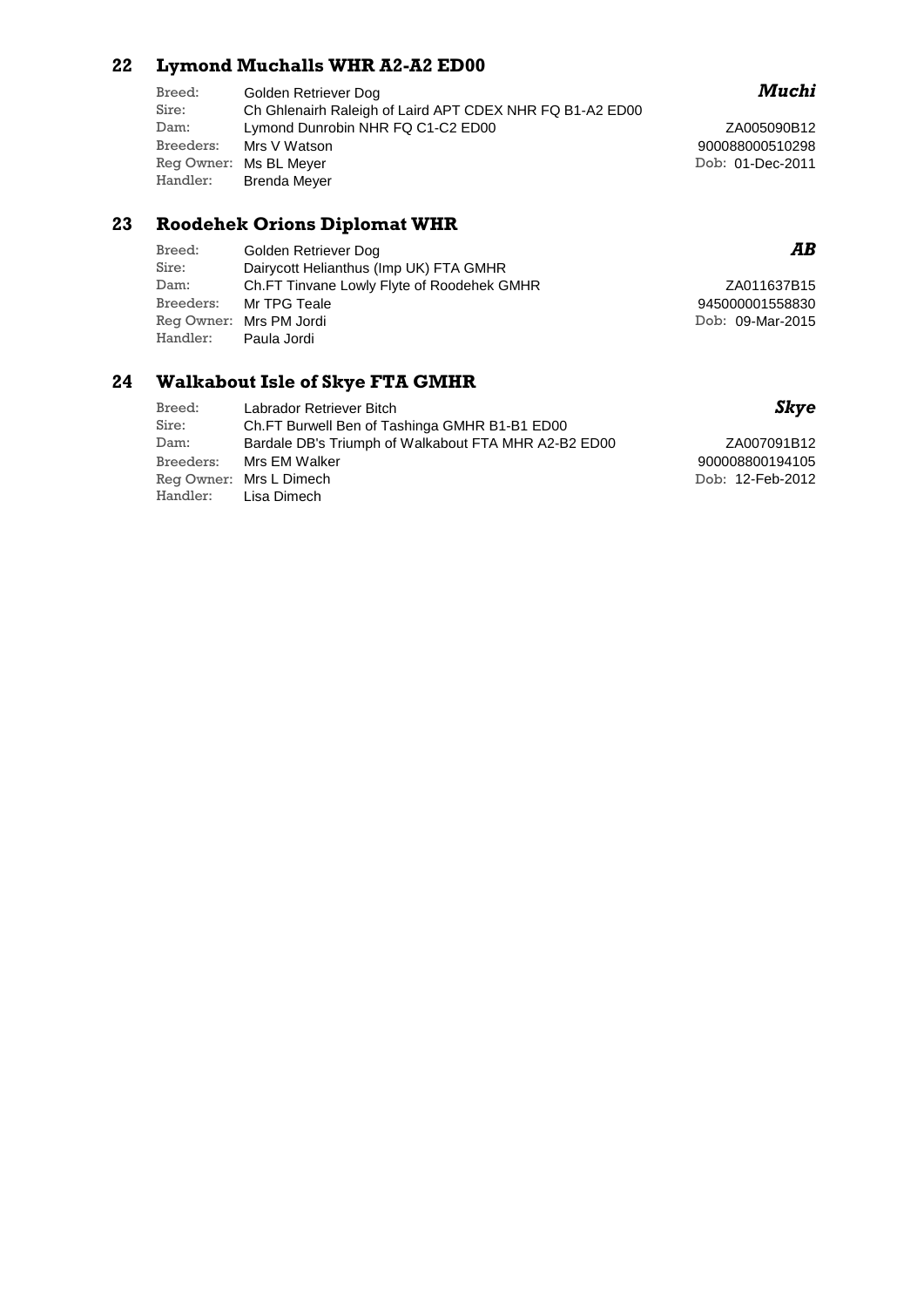| Club: The Working Retriever Club<br>Trial: 2021-Apr-24                       |  |  |  |                                                               |                 | Trial venue: Doornkloof Farm, Magalieskburg<br>KUSA reps: |                |      |                                                       |                                                       |                          |                 |                | Page 1 of 4        |  |  |
|------------------------------------------------------------------------------|--|--|--|---------------------------------------------------------------|-----------------|-----------------------------------------------------------|----------------|------|-------------------------------------------------------|-------------------------------------------------------|--------------------------|-----------------|----------------|--------------------|--|--|
| Stake: Puppy<br>No. of pickups: 6<br>Date: 2021-Apr-25<br>Dogs that ran: $1$ |  |  |  | Senior judge: Mr JJ Oberholzer<br>Learner judge: Mrs JM Daley |                 |                                                           |                |      | 2nd judge: Mr JG le Roux<br>3rd judge: Mrs E Trollope |                                                       | 4th judge:<br>5th judge: |                 |                |                    |  |  |
| Exhibit KUSA number<br>Judge 1<br>Absent<br>ZA008648B20<br>50.0<br>No        |  |  |  | Judge $2 \mid$<br>48.0                                        | Judge 3<br>49.0 | Judge $4$<br>0.0                                          | Judge 5<br>0.0 | 47.0 | 147.0                                                 | Learner   Total points   Average pts   SAHR %<br>49.0 | 90.74%                   | SAHR pts<br>0.0 | Placing<br>1st | Guns choice<br>Yes |  |  |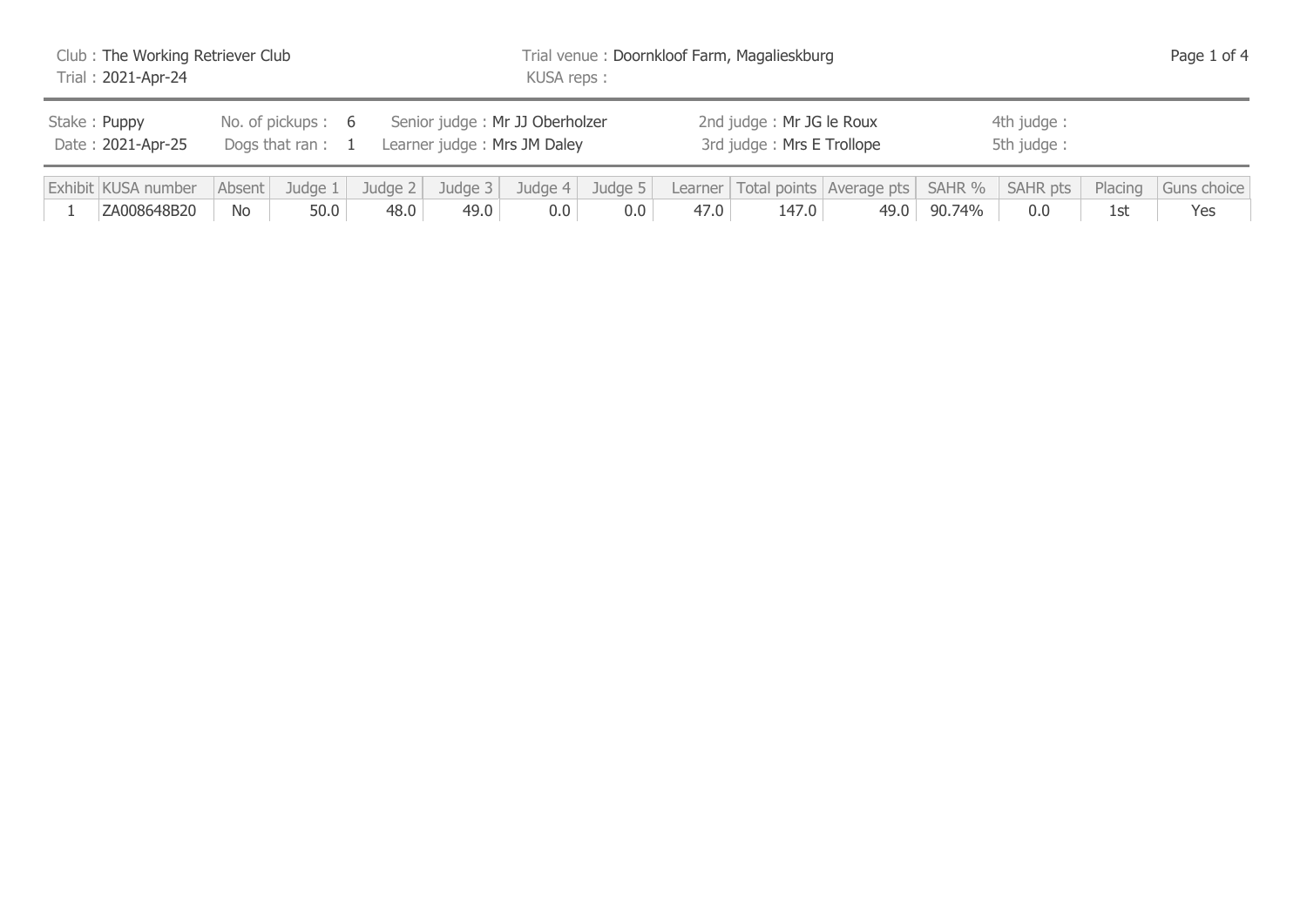| Club: The Working Retriever Club<br>Trial: 2021-Apr-24 |                                    |           |                                          |         |                                                               |         | Trial venue: Doornkloof Farm, Magalieskburg<br>KUSA reps: |         |                                                       |                          |                          |          |         |             |  |
|--------------------------------------------------------|------------------------------------|-----------|------------------------------------------|---------|---------------------------------------------------------------|---------|-----------------------------------------------------------|---------|-------------------------------------------------------|--------------------------|--------------------------|----------|---------|-------------|--|
|                                                        | Stake: Junior<br>Date: 2021-Apr-25 |           | No. of pickups: 7<br>Dogs that ran: $11$ |         | Senior judge: Mr JJ Oberholzer<br>Learner judge: Mrs JM Daley |         |                                                           |         | 2nd judge: Mr JG le Roux<br>3rd judge: Mrs E Trollope |                          | 4th judge:<br>5th judge: |          |         |             |  |
|                                                        | Exhibit KUSA number                | Absent    | Judge 1                                  | Judge 2 | Judge 3                                                       | Judge 4 | Judge 5                                                   | Learner |                                                       | Total points Average pts | SAHR %                   | SAHR pts | Placing | Guns choice |  |
|                                                        | ZA004736B20                        | No        | 50.0                                     | 51.0    | 51.0                                                          | 0.0     | 0.0                                                       | 49.0    | 152.0                                                 | 50.7                     | 80.42%                   | 2.5      | 2nd     |             |  |
| $\overline{2}$                                         | ZA005440B20                        | <b>No</b> |                                          |         |                                                               |         |                                                           |         |                                                       |                          |                          |          |         |             |  |
| 3                                                      | ZA005170B20                        | No        | 50.5                                     | 51.0    | 49.5                                                          | 0.0     | 0.0                                                       | 48.0    | 151.0                                                 | 50.3                     | 79.89%                   | 2.5      | 3rd     | Yes         |  |
| $\overline{4}$                                         | ZA004790B20                        | <b>No</b> | 44.0                                     | 44.0    | 45.0                                                          | 0.0     | 0.0                                                       | 37.0    | 133.0                                                 | 44.3                     | 70.37%                   | 2.5      | 4th     |             |  |
| 5.                                                     | ZA008649B20                        | No        |                                          |         |                                                               |         |                                                           |         |                                                       |                          |                          |          |         |             |  |
| 6                                                      | ZA004789B20                        | <b>No</b> |                                          |         |                                                               |         |                                                           |         |                                                       |                          |                          |          |         |             |  |
|                                                        | ZA008646B20                        | No        | 57.0                                     | 58.0    | 57.5                                                          | 0.0     | 0.0                                                       | 55.0    | 172.5                                                 | 57.5                     | 91.27%                   | 2.5      | 1st     |             |  |
| 8                                                      | ZA005171B20                        | <b>No</b> |                                          |         |                                                               |         |                                                           |         |                                                       |                          |                          |          |         |             |  |
| 9                                                      | ZA004799B20                        | No        | 38.0                                     | 36.0    | 37.0                                                          | 0.0     | 0.0                                                       | 35.0    | 111.0                                                 | 37.0                     | 58.73%                   | 0.0      |         |             |  |
| 10                                                     | ZA004796B20                        | <b>No</b> | 42.0                                     | 43.0    | 42.0                                                          | 0.0     | 0.0                                                       | 43.0    | 127.0                                                 | 42.3                     | 67.20%                   | 0.0      |         |             |  |
| 11                                                     | ZA008647B20                        | No        |                                          |         |                                                               |         |                                                           |         |                                                       |                          |                          |          |         |             |  |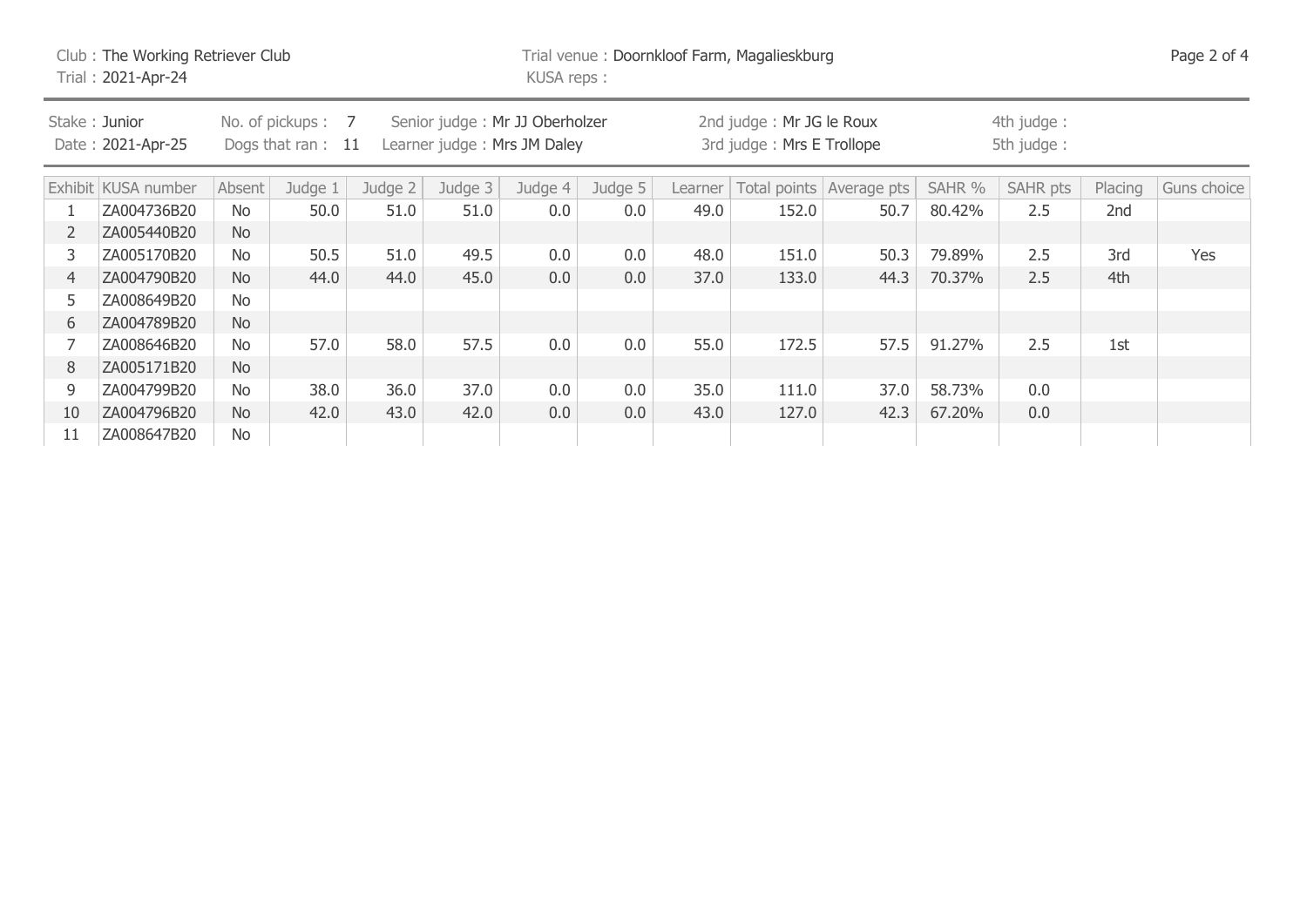|                                                                                                                                   | Club: The Working Retriever Club<br>Trial: 2021-Apr-24 |           |         |         |         |         | Trial venue: Doornkloof Farm, Magalieskburg<br>KUSA reps: |     |       |                                      |        |                          |            |             |  |
|-----------------------------------------------------------------------------------------------------------------------------------|--------------------------------------------------------|-----------|---------|---------|---------|---------|-----------------------------------------------------------|-----|-------|--------------------------------------|--------|--------------------------|------------|-------------|--|
| No. of pickups: 7<br>Senior judge: Mr JJ Oberholzer<br>Stake: Maiden<br>Date: 2021-Apr-25<br>Dogs that ran: 24<br>Learner judge : |                                                        |           |         |         |         |         | 2nd judge: Mrs RJ Buchanan<br>3rd judge: Ms AK Barret     |     |       |                                      |        | 4th judge:<br>5th judge: |            |             |  |
|                                                                                                                                   | Exhibit KUSA number                                    | Absent    | Judge 1 | Judge 2 | Judge 3 | Judge 4 | Judge 5                                                   |     |       | Learner   Total points   Average pts | SAHR % | <b>SAHR pts</b>          | Placing    | Guns choice |  |
|                                                                                                                                   | ZA013294B18                                            | <b>No</b> | 44.5    | 44.5    | 45.0    | 0.0     | 0.0                                                       | 0.0 | 134.0 | 44.7                                 | 70.90% | 2.5                      | <b>COM</b> |             |  |
| $\overline{2}$                                                                                                                    | ZA033930B13                                            | <b>No</b> | 40.5    | 38.5    | 39.5    | 0.0     | 0.0                                                       | 0.0 | 118.5 | 39.5                                 | 62.70% | 0.0                      |            |             |  |
| 3                                                                                                                                 | ZA010659B17                                            | No        |         |         |         |         |                                                           |     |       |                                      |        |                          |            |             |  |
| $\overline{4}$                                                                                                                    | ZA008647B20                                            | <b>No</b> |         |         |         |         |                                                           |     |       |                                      |        |                          |            |             |  |
| 5                                                                                                                                 | ZA009734B17                                            | No        | 47.5    | 46.5    | 46.0    | 0.0     | 0.0                                                       | 0.0 | 140.0 | 46.7                                 | 74.07% | 2.5                      | 4th        |             |  |
| 6                                                                                                                                 | ZA001076C20                                            | <b>No</b> |         |         |         |         |                                                           |     |       |                                      |        |                          |            |             |  |
| 7                                                                                                                                 | ZA007081B18                                            | <b>No</b> | 52.0    | 52.0    | 51.5    | 0.0     | 0.0                                                       | 0.0 | 155.5 | 51.8                                 | 82.28% | 2.5                      | 1st        |             |  |
| 8                                                                                                                                 | ZA004316B16                                            | <b>No</b> |         |         |         |         |                                                           |     |       |                                      |        |                          |            |             |  |
| 9                                                                                                                                 | ZA010656B17                                            | <b>No</b> |         |         |         |         |                                                           |     |       |                                      |        |                          |            |             |  |
| 10                                                                                                                                | ZA010658B17                                            | <b>No</b> | 48.5    | 50.0    | 50.0    | 0.0     | 0.0                                                       | 0.0 | 148.5 | 49.5                                 | 78.57% | 2.5                      | 3rd        |             |  |
| 11                                                                                                                                | ZA008646B20                                            | <b>No</b> |         |         |         |         |                                                           |     |       |                                      |        |                          |            |             |  |
| 12                                                                                                                                | ZA010872B17                                            | <b>No</b> |         |         |         |         |                                                           |     |       |                                      |        |                          |            |             |  |
| 13                                                                                                                                | ZA004790B20                                            | <b>No</b> |         |         |         |         |                                                           |     |       |                                      |        |                          |            |             |  |
| 14                                                                                                                                | ZA009621B16                                            | <b>No</b> |         |         |         |         |                                                           |     |       |                                      |        |                          |            |             |  |
| 15                                                                                                                                | ZA010657B17                                            | No        | 49.5    | 49.5    | 50.5    | 0.0     | 0.0                                                       | 0.0 | 149.5 | 49.8                                 | 79.10% | 2.5                      | 2nd        | Yes         |  |
| 16                                                                                                                                | ZA004799B20                                            | <b>No</b> | 41.0    | 39.5    | 41.5    | 0.0     | 0.0                                                       | 0.0 | 122.0 | 40.7                                 | 64.55% | 0.0                      |            |             |  |
| 17                                                                                                                                | ZA001179C17                                            | <b>No</b> |         |         |         |         |                                                           |     |       |                                      |        |                          |            |             |  |
| 18                                                                                                                                | ZA013289B18                                            | <b>No</b> | 41.0    | 43.0    | 42.0    | 0.0     | 0.0                                                       | 0.0 | 126.0 | 42.0                                 | 66.67% | 0.0                      |            |             |  |
| 19                                                                                                                                | ZA004789B20                                            | No        |         |         |         |         |                                                           |     |       |                                      |        |                          |            |             |  |
| 20                                                                                                                                | ZA001155C19                                            | <b>No</b> | 44.5    | 45.5    | 45.0    | 0.0     | 0.0                                                       | 0.0 | 135.0 | 45.0                                 | 71.43% | 2.5                      | <b>COM</b> |             |  |
| 21                                                                                                                                | ZA011501B16                                            | <b>No</b> |         |         |         |         |                                                           |     |       |                                      |        |                          |            |             |  |
| 22                                                                                                                                | ZA010060B19                                            | <b>No</b> |         |         |         |         |                                                           |     |       |                                      |        |                          |            |             |  |
| 23                                                                                                                                | ZA002250B19                                            | <b>No</b> |         |         |         |         |                                                           |     |       |                                      |        |                          |            |             |  |
| 24                                                                                                                                | ZA033095B13                                            | <b>No</b> |         |         |         |         |                                                           |     |       |                                      |        |                          |            |             |  |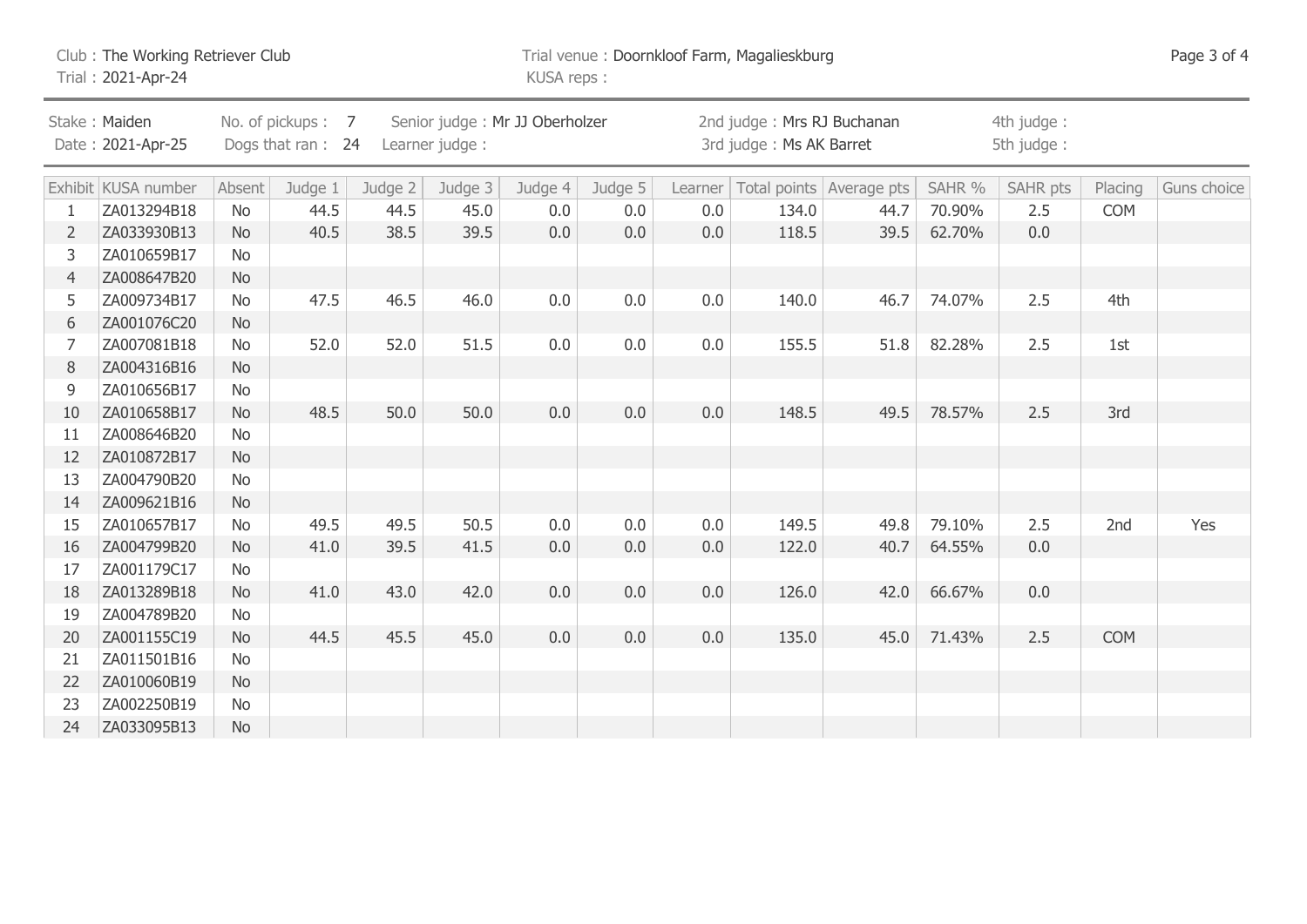| Club: The Working Retriever Club<br>Trial: 2021-Apr-24                                                                               |                     |           |         |           |         | Trial venue: Doornkloof Farm, Magalieskburg<br>KUSA reps: |                                                     |      |       |                                      |        |          | Page 4 of 4 |             |
|--------------------------------------------------------------------------------------------------------------------------------------|---------------------|-----------|---------|-----------|---------|-----------------------------------------------------------|-----------------------------------------------------|------|-------|--------------------------------------|--------|----------|-------------|-------------|
| No. of pickups: 11<br>Senior judge: Dr CM Baker<br>Stake: Open<br>Date: 2021-Apr-24<br>Dogs that ran: 24<br>Learner judge: Mr C Barr |                     |           |         |           |         |                                                           | 2nd judge: Ms AK Barret<br>3rd judge: Dr APR Kloeck |      |       | 4th judge: Mr N Tatham<br>5th judge: |        |          |             |             |
|                                                                                                                                      | Exhibit KUSA number | Absent    | Judge 1 | Judge $2$ | Judge 3 | Judge 4                                                   | Judge 5                                             |      |       | Learner   Total points   Average pts | SAHR % | SAHR pts | Placing     | Guns choice |
|                                                                                                                                      | ZA005600B11         | <b>No</b> |         |           |         |                                                           |                                                     |      |       |                                      |        |          |             |             |
| $\overline{2}$                                                                                                                       | ZA010653B17         | <b>No</b> |         |           |         |                                                           |                                                     |      |       |                                      |        |          |             |             |
| 3                                                                                                                                    | ZA033094B13         | <b>No</b> |         |           |         |                                                           |                                                     |      |       |                                      |        |          |             |             |
| 4                                                                                                                                    | ZA001071C18         | <b>No</b> | 81.0    | 80.0      | 80.0    | 80.5                                                      | 0.0                                                 | 82.0 | 321.5 | 80.4                                 | 81.19% | 20.0     | 1st         | Yes         |
| 5                                                                                                                                    | ZA011638B15         | <b>No</b> | 74.0    | 74.0      | 75.0    | 74.5                                                      | 0.0                                                 | 73.0 | 297.5 | 74.4                                 | 75.13% | 20.0     | <b>COM</b>  |             |
| 6                                                                                                                                    | ZA007089B12         | <b>No</b> |         |           |         |                                                           |                                                     |      |       |                                      |        |          |             |             |
| 7                                                                                                                                    | ZA000712C12         | <b>No</b> |         |           |         |                                                           |                                                     |      |       |                                      |        |          |             |             |
| 8                                                                                                                                    | ZA010873B17         | <b>No</b> |         |           |         |                                                           |                                                     |      |       |                                      |        |          |             |             |
| 9                                                                                                                                    | ZA001041C13         | <b>No</b> |         |           |         |                                                           |                                                     |      |       |                                      |        |          |             |             |
| 10                                                                                                                                   | ZA004027B15         | <b>No</b> |         |           |         |                                                           |                                                     |      |       |                                      |        |          |             |             |
| 11                                                                                                                                   | ZA012701B17         | <b>No</b> |         |           |         |                                                           |                                                     |      |       |                                      |        |          |             |             |
| 12                                                                                                                                   | ZA004998B15         | <b>No</b> |         |           |         |                                                           |                                                     |      |       |                                      |        |          |             |             |
| 13                                                                                                                                   | ZA001266C13         | <b>No</b> | 77.0    | 75.0      | 76.0    | 75.0                                                      | 0.0                                                 | 77.0 | 303.0 | 75.8                                 | 76.52% | 20.0     | 4th         |             |
| 14                                                                                                                                   | ZA004025B15         | <b>No</b> | 58.0    | 61.0      | 60.0    | 62.0                                                      | $0.0\,$                                             | 57.0 | 241.0 | 60.3                                 | 60.86% | 0.0      |             |             |
| 15                                                                                                                                   | ZA011500B16         | No        |         |           |         |                                                           |                                                     |      |       |                                      |        |          |             |             |
| 16                                                                                                                                   | ZA003340B12         | <b>No</b> | 75.5    | 78.5      | 78.5    | 75.5                                                      | 0.0                                                 | 77.5 | 308.0 | 77.0                                 | 77.78% | 20.0     | 3rd         |             |
| 17                                                                                                                                   | ZA001070C16         | <b>No</b> | 73.5    | 74.0      | 75.0    | 72.0                                                      | 0.0                                                 | 73.0 | 294.5 | 73.6                                 | 74.37% | 20.0     | <b>COM</b>  |             |
| 18                                                                                                                                   | ZA011635B15         | <b>No</b> | 79.0    | 79.0      | 79.0    | 78.5                                                      | 0.0                                                 | 79.0 | 315.5 | 78.9                                 | 79.67% | 20.0     | 2nd         |             |
| 19                                                                                                                                   | ZA033931B13         | No        |         |           |         |                                                           |                                                     |      |       |                                      |        |          |             |             |
| 20                                                                                                                                   | ZA011501B16         | <b>No</b> |         |           |         |                                                           |                                                     |      |       |                                      |        |          |             |             |
| 21                                                                                                                                   | ZA010655B17         | No        |         |           |         |                                                           |                                                     |      |       |                                      |        |          |             |             |
| 22                                                                                                                                   | ZA005090B12         | <b>No</b> |         |           |         |                                                           |                                                     |      |       |                                      |        |          |             |             |
| 23                                                                                                                                   | ZA011637B15         | <b>No</b> | 72.5    | 74.0      | 70.5    | 73.0                                                      | 0.0                                                 | 71.0 | 290.0 | 72.5                                 | 73.23% | 20.0     | <b>COM</b>  |             |
| 24                                                                                                                                   | ZA007091B12         | <b>No</b> | 72.5    | 73.0      | 72.5    | 72.5                                                      | 0.0                                                 | 74.5 | 290.5 | 72.6                                 | 73.36% | 20.0     | <b>COM</b>  |             |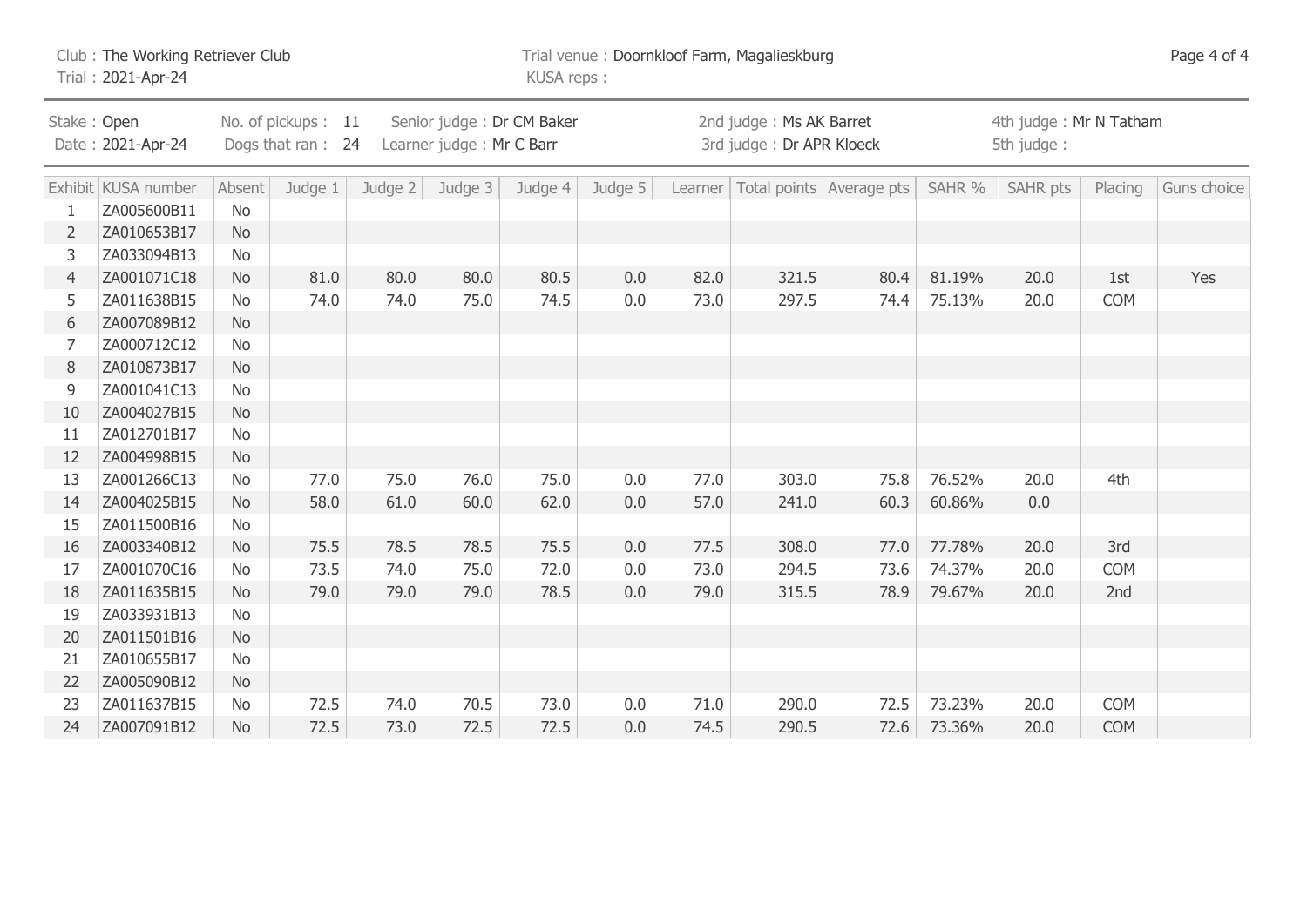# **Competitors in the WRC 2021 trial**

| <b>Name</b>             | <b>Address</b>                                         | <b>Telephone</b>   | <b>Email address</b>       |
|-------------------------|--------------------------------------------------------|--------------------|----------------------------|
| Alan Kloeck             | PO Box 11279, Tiegerspoort, Gauteng, 0056              | $(082)$ 449-5257   | alan.kloeck@merck.com      |
| André Thuynsma          | PO Box 1884, Port Elizabeth, 6000                      | $(083)$ 452-6426   | coastalandre@mweb.co.za    |
| Brenda Meyer            | 11 Bush Willow Avenue, Fourways Gardens, Phase 1, 2055 | $(083)$ 632-1539   | brenda@blanderson.co.za    |
| Carmen Kloeck           | 184 Galanthus Rd, Kyalami, 1684                        | $(083)$ 480-2718   | carmen170886@gmail.com     |
| Cathy Rymill            | PO Box 19915, Ashburton, Kzn, 3213                     | (083) 412-0416     | cjrymill@gmail.com         |
| Charles Trollope        | 218 Mimosa Road, Northcliff, 2195                      | $(082)$ 903-1523   | Charles.Trollope@za.ey.com |
| Chris Begbie            | PO Box 981, Gallo Manor, 2052                          | (082) 220-3683     | chrisbegbie@afrihost.co.za |
| Christian Barr          | 43 Ennis Rd, Parkview, 2122                            | $(083) 616 - 6076$ | cbarr8@gmail.com           |
| Cornelia Naudé          | 45 13th Ave, Kleinmond, 7195                           | $(083)$ 409-4184   | cornelianaude1@gmail.com   |
| Darren Archibald        | 21A Cambridge Road, Bryanston, 2191                    |                    | darrenarchers@gmail.com    |
| David Kloeck            | 201 B Jacaranda Rd, Kyalami Ah Ext 1, 1684             | $(083) 606 - 1086$ | davekloeck@yahoo.com       |
| Di Phillipson           | PO Box 981, Gallo Manor, 2052                          | $(083)$ 268-3166   | diphillipson@gmail.com     |
| Elaine Walker           | 11 Perth Road, Tokai, Cape Town, 7945                  | (083) 712-0042     | walkbout@iafrica.com       |
| Esteé Thuynsma          | PO Box 1884, Port Elizabeth, 6000                      | (084) 453-4234     | coastaladmin@mweb.co.za    |
| <b>Estene Trollope</b>  | 218 Mimosa Road, Northcliff, 2195                      | (082) 903-1523     | Estene@chardale.co.za      |
| Fred Kingsley           | 4a Fountain Avenue, St Winifred's, Kingsburgh, 4126    | $(083)$ 309-5130   | fred@zimbulktankers.co.za  |
| Garry Emerton           | 21 Toktokkie, Weltevreden Park, Gauteng, 1709          | $(082)$ 577-2566   | garry.emerton@gmail.com    |
| <b>Heather Hallauer</b> | 15 Suddie Close, Tokai, 7945                           | (084) 605-9088     | frozenbear12@gmail.com     |
| Henry Playne            | PO Box 2503, Houghton, Johannesburg, 2041              | $(072)$ 763-4090   | henryplayne@qando.co.za    |
| Jenny Smith             | PO Box 3135, Dainfern, 2055                            | (082) 490-2571     | smithj.goldens@gmail.com   |
| Jill Daley              | PO Box 786542, Sandton, 2146                           | $(082)$ 462-2753   | jillmariedaley@gmail.com   |
| John Murdoch            | 33 Kougar Street, Noordheuwel, Krugersdorp, 1739       | (072) 389-5237     | slave1@telkomsa.net        |
| Judith Buchanan         | PO Box 836, Howick, Kwazulu Natal, 3290                | $(072)$ 606-0698   | kincora@iuncapped.co.za    |
| Julie Lakin             | PO Box 12619, Benoryn, Gauteng, 1504                   | (082) 495-4250     | JulieLakin70@gmail.com     |
| Karen Hagger            | PO Box 1303, Lanseria, 1748                            | $(084)$ 688-5226   | karen.hagger1810@gmail.com |
| Kobus le Roux           | PO Box 1793, Somerset West, Western Cape, 7129         | $(064)$ 653-0335   | kobus@drumbeat.co.za       |
| Lisa Dimech             | 7 Gamay Avenue, Somerset West, 7130                    | (084) 673-0227     | dimech.lisa@gmail.com      |
| Louise Welsford         | 19 Quentin Smythe Road, Kloof, 3610                    | (084) 828-7880     | wescc@iafrica.com          |
| Mandy Barret            | PO Box 337, Olivedale, 2158                            | (083) 281-1419     | barret_amanda@yahoo.co.uk  |
| Margaret Rose           | 29 Robyn Road, Morgenster, Brackenfell, 7560           | $(083)$ 300-0612   | rosebush@telkomsa.net      |
| Michael Kloeck          | 184 Galanthus Rd, Kyalami, 1684                        | (078) 422-2934     | mkloeck@fnb.co.za          |
| Mike Marshall           | PO Box 786542, Sandton, 2146                           | (082) 448-0809     | mikemarshall1204@gmail.com |
| Neil Tatham             | 245 Mustang Rd, Beaulieu, Midrand, 1684                | $(082) 626 - 6101$ | neiltatham99@gmail.com     |